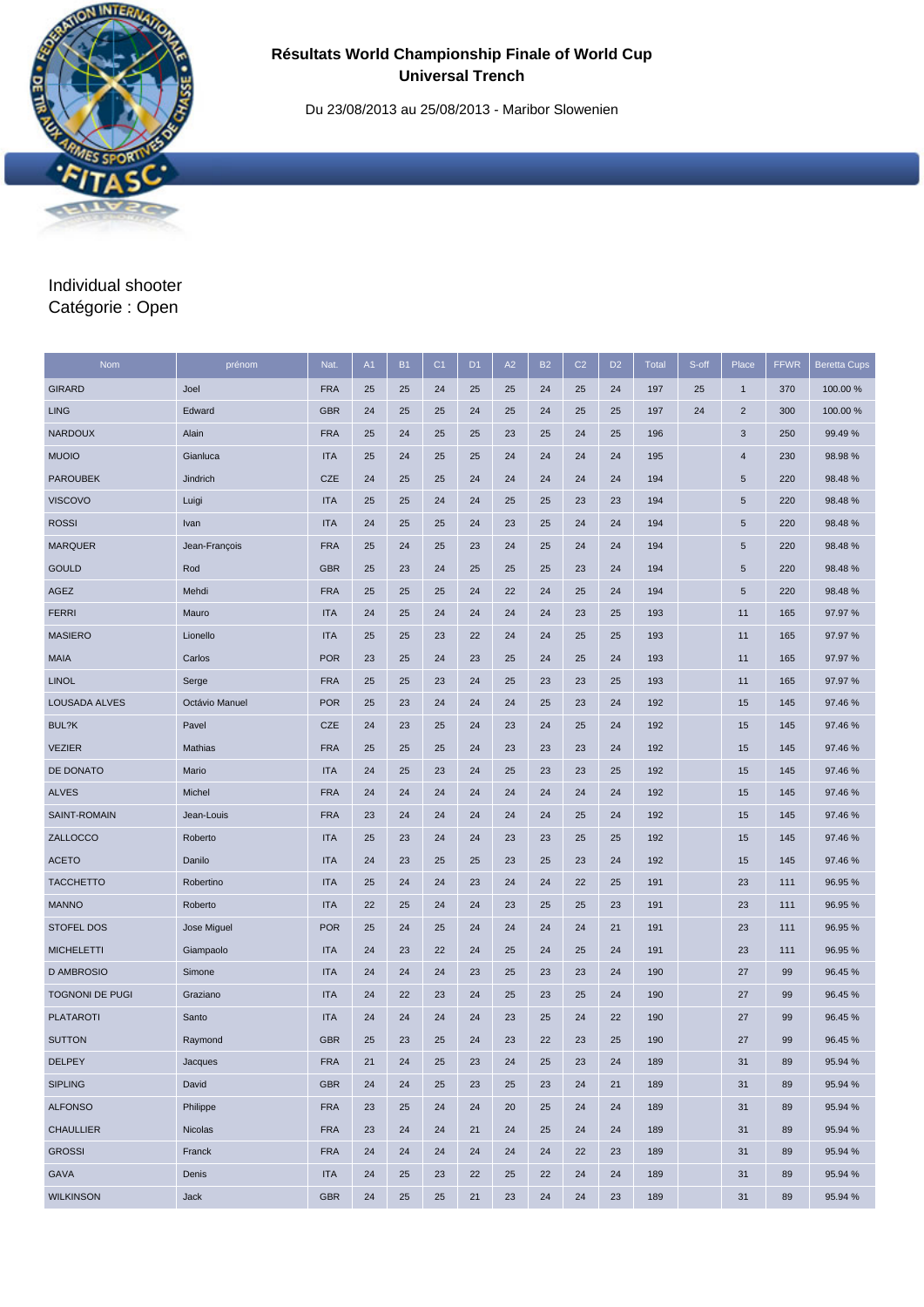| <b>IDONE</b>        | Francesco     | <b>ITA</b> | 24 | 24 | 23 | 24 | 23 | 25 | 24 | 22 | 189 | 31 | 89          | 95.94 % |
|---------------------|---------------|------------|----|----|----|----|----|----|----|----|-----|----|-------------|---------|
| <b>SCHEIBENREIF</b> | Karl          | <b>AUT</b> | 23 | 23 | 23 | 23 | 24 | 25 | 24 | 24 | 189 | 31 | 89          | 95.94 % |
| <b>VANAC</b>        | Václav        | <b>CZE</b> | 24 | 24 | 24 | 25 | 23 | 23 | 24 | 22 | 189 | 31 | 89          | 95.94 % |
| <b>HYNA</b>         | Roman         | <b>CZE</b> | 23 | 24 | 22 | 24 | 24 | 23 | 23 | 25 | 188 | 41 | $\mathbf 0$ | 0.00%   |
| <b>BORLEY</b>       | Kevin         | <b>GBR</b> | 24 | 23 | 24 | 23 | 22 | 24 | 24 | 24 | 188 | 41 | 79          | 95.43%  |
| <b>ARMANI</b>       | Roberto       | <b>ITA</b> | 24 | 23 | 23 | 25 | 24 | 24 | 22 | 23 | 188 | 41 | 79          | 95.43 % |
| <b>TATE</b>         | Chris         | <b>GBR</b> | 24 | 22 | 24 | 24 | 25 | 24 | 24 | 21 | 188 | 41 | 79          | 95.43%  |
| <b>PUCALKA</b>      | Karel         | <b>CZE</b> | 21 | 24 | 24 | 23 | 24 | 24 | 24 | 24 | 188 | 41 | 79          | 95.43%  |
| <b>BOTTIGELLA</b>   | Giorgio       | <b>ITA</b> | 24 | 22 | 25 | 22 | 22 | 25 | 24 | 24 | 188 | 41 | 79          | 95.43%  |
| <b>MORAGLIA</b>     | Enrico        | <b>ITA</b> | 22 | 25 | 23 | 24 | 25 | 24 | 20 | 25 | 188 | 41 | 79          | 95.43%  |
| <b>CRISTONI</b>     | Gianfranco    | <b>ITA</b> | 25 | 24 | 24 | 24 | 22 | 22 | 25 | 21 | 187 | 48 | 72          | 94.92%  |
| <b>BURTON</b>       | Abbey         | <b>GBR</b> | 23 | 20 | 24 | 23 | 24 | 24 | 25 | 24 | 187 | 48 | 72          | 94.92%  |
| <b>NARDOUX</b>      | Georges       | <b>FRA</b> | 24 | 24 | 23 | 23 | 21 | 24 | 23 | 25 | 187 | 48 | 72          | 94.92%  |
| VACLAV              | Vanac MI.     | <b>CZE</b> | 25 | 24 | 25 | 20 | 24 | 22 | 23 | 24 | 187 | 48 | 72          | 94.92%  |
| <b>VINCENT</b>      | William       | <b>FRA</b> | 24 | 21 | 24 | 24 | 24 | 25 | 23 | 22 | 187 | 48 | 72          | 94.92%  |
| <b>PILLODS</b>      | Paul          | <b>FRA</b> | 22 | 21 | 23 | 23 | 25 | 25 | 24 | 24 | 187 | 48 | 72          | 94.92%  |
| <b>CREMONA</b>      | Orazio        | ZAF        | 23 | 23 | 23 | 24 | 24 | 25 | 24 | 21 | 187 | 48 | 72          | 94.92%  |
| <b>COLLIS</b>       | Nigel         | <b>GBR</b> | 24 | 23 | 24 | 24 | 24 | 22 | 23 | 22 | 186 | 55 | 65          | 94.42%  |
| <b>GRONDONA</b>     | Gildo         | <b>ITA</b> | 22 | 22 | 24 | 22 | 24 | 23 | 25 | 24 | 186 | 55 | 65          | 94.42%  |
| <b>REILY</b>        | John          | <b>GBR</b> | 24 | 23 | 24 | 23 | 23 | 22 | 23 | 24 | 186 | 55 | 65          | 94.42%  |
| <b>ROWLEY</b>       | Phil          | <b>GBR</b> | 23 | 24 | 24 | 23 | 22 | 22 | 23 | 25 | 186 | 55 | 65          | 94.42%  |
| <b>SUTTON</b>       | James         | <b>GBR</b> | 24 | 23 | 23 | 23 | 22 | 21 | 25 | 24 | 185 | 59 | 61          | 93.91 % |
| <b>REBOUX</b>       | Kévin         | <b>FRA</b> | 21 | 24 | 25 | 23 | 24 | 22 | 24 | 22 | 185 | 59 | 61          | 93.91 % |
| PANZERI             | Sabrina       | <b>ITA</b> | 22 | 24 | 23 | 24 | 23 | 23 | 24 | 22 | 185 | 59 | 61          | 93.91 % |
| <b>CAMBIER</b>      | Pascal        | <b>FRA</b> | 23 | 21 | 24 | 24 | 23 | 22 | 24 | 24 | 185 | 59 | 61          | 93.91 % |
| <b>SIMIONATO</b>    | Fabio         | <b>ITA</b> | 24 | 25 | 22 | 23 | 23 | 23 | 23 | 22 | 185 | 59 | 61          | 93.91 % |
| <b>IMBERT</b>       | Jean-Philippe | <b>FRA</b> | 24 | 23 | 25 | 21 | 22 | 24 | 23 | 23 | 185 | 59 | 61          | 93.91 % |
| <b>NOVAK</b>        | Josef         | <b>CZE</b> | 21 | 23 | 24 | 25 | 22 | 21 | 24 | 24 | 184 | 65 | $\mathbf 0$ | 0.00%   |
| <b>GUILLEN</b>      | Benjamin      | <b>FRA</b> | 23 | 23 | 24 | 23 | 24 | 22 | 21 | 24 | 184 | 65 | 55          | 93.40 % |
| <b>GERIN</b>        | Georges       | <b>FRA</b> | 23 | 23 | 23 | 23 | 24 | 24 | 24 | 20 | 184 | 65 | 55          | 93.40 % |
| <b>KRAINER</b>      | Stefan        | <b>AUT</b> | 23 | 24 | 23 | 23 | 22 | 25 | 22 | 22 | 184 | 65 | 55          | 93.40 % |
| LANFRAY             | Eric          | <b>FRA</b> | 23 | 21 | 23 | 23 | 24 | 24 | 23 | 23 | 184 | 65 | 55          | 93.40 % |
| <b>DESBOURDES</b>   | Bernadette    | <b>FRA</b> | 24 | 23 | 21 | 22 | 23 | 24 | 25 | 22 | 184 | 65 | 55          | 93.40 % |
| <b>CAVES</b>        | Nigel         | <b>GBR</b> | 22 | 24 | 24 | 21 | 22 | 24 | 24 | 23 | 184 | 65 | 55          | 93.40 % |
| <b>MORELLI</b>      | Gianluca      | <b>ITA</b> | 24 | 22 | 23 | 22 | 25 | 23 | 21 | 23 | 183 | 72 | 48          | 92.89%  |
| <b>PAGOTTO</b>      | Christian     | <b>FRA</b> | 24 | 19 | 25 | 21 | 25 | 23 | 22 | 24 | 183 | 72 | 48          | 92.89%  |
| <b>SIMAK</b>        | Robert        | <b>CZE</b> | 21 | 24 | 24 | 24 | 24 | 20 | 23 | 23 | 183 | 72 | 48          | 92.89%  |
| <b>GOISER</b>       | Alois         | <b>AUT</b> | 21 | 24 | 23 | 23 | 22 | 24 | 22 | 24 | 183 | 72 | 48          | 92.89%  |
| AMBRECK             | Carlo         | <b>ITA</b> | 23 | 21 | 25 | 23 | 24 | 22 | 21 | 24 | 183 | 72 | 48          | 92.89%  |
| <b>STEMBERA</b>     | Jiri          | <b>CZE</b> | 21 | 24 | 22 | 23 | 24 | 24 | 22 | 22 | 182 | 77 | 43          | 92.39 % |
| <b>COHEN</b>        | David         | ZAF        | 25 | 24 | 24 | 20 | 21 | 22 | 23 | 23 | 182 | 77 | 43          | 92.39 % |
| PILLININI           | Mario         | <b>ITA</b> | 23 | 25 | 20 | 22 | 23 | 22 | 25 | 22 | 182 | 77 | 43          | 92.39 % |
| <b>LECOMTE</b>      | Jean-Claude   | <b>FRA</b> | 22 | 23 | 23 | 20 | 23 | 25 | 22 | 24 | 182 | 77 | 43          | 92.39 % |
| <b>ICHARD</b>       | Damien        | <b>FRA</b> | 23 | 22 | 23 | 23 | 23 | 22 | 23 | 23 | 182 | 77 | 43          | 92.39 % |
| <b>BATTEZZATO</b>   | Adriano       | <b>ITA</b> | 22 | 22 | 22 | 24 | 23 | 24 | 25 | 20 | 182 | 77 | 43          | 92.39 % |
| <b>HEBERT</b>       | Murielle      | <b>FRA</b> | 23 | 22 | 23 | 22 | 19 | 23 | 25 | 25 | 182 | 77 | 43          | 92.39 % |
| <b>ROSSMANN</b>     | Hubert        | AUT        | 22 | 25 | 24 | 24 | 21 | 20 | 21 | 24 | 181 | 84 | 35          | 91.88%  |
| <b>REVELLO</b>      | <b>Bianca</b> | <b>ITA</b> | 21 | 22 | 22 | 24 | 24 | 23 | 23 | 22 | 181 | 84 | 35          | 91.88%  |
| <b>RODRIGUES</b>    | Francis       | <b>FRA</b> | 23 | 23 | 23 | 25 | 22 | 22 | 22 | 21 | 181 | 84 | 35          | 91.88%  |
| <b>LUKAS</b>        | Franz         | AUT        | 22 | 24 | 19 | 25 | 22 | 23 | 24 | 22 | 181 | 84 | 35          | 91.88%  |
| <b>VACCARI</b>      | Marco         | <b>ITA</b> | 24 | 25 | 22 | 24 | 22 | 20 | 21 | 23 | 181 | 84 | 35          | 91.88%  |
| <b>MORAVEC</b>      | Jaroslav      | <b>CZE</b> | 23 | 21 | 20 | 24 | 23 | 23 | 24 | 23 | 181 | 84 | 35          | 91.88%  |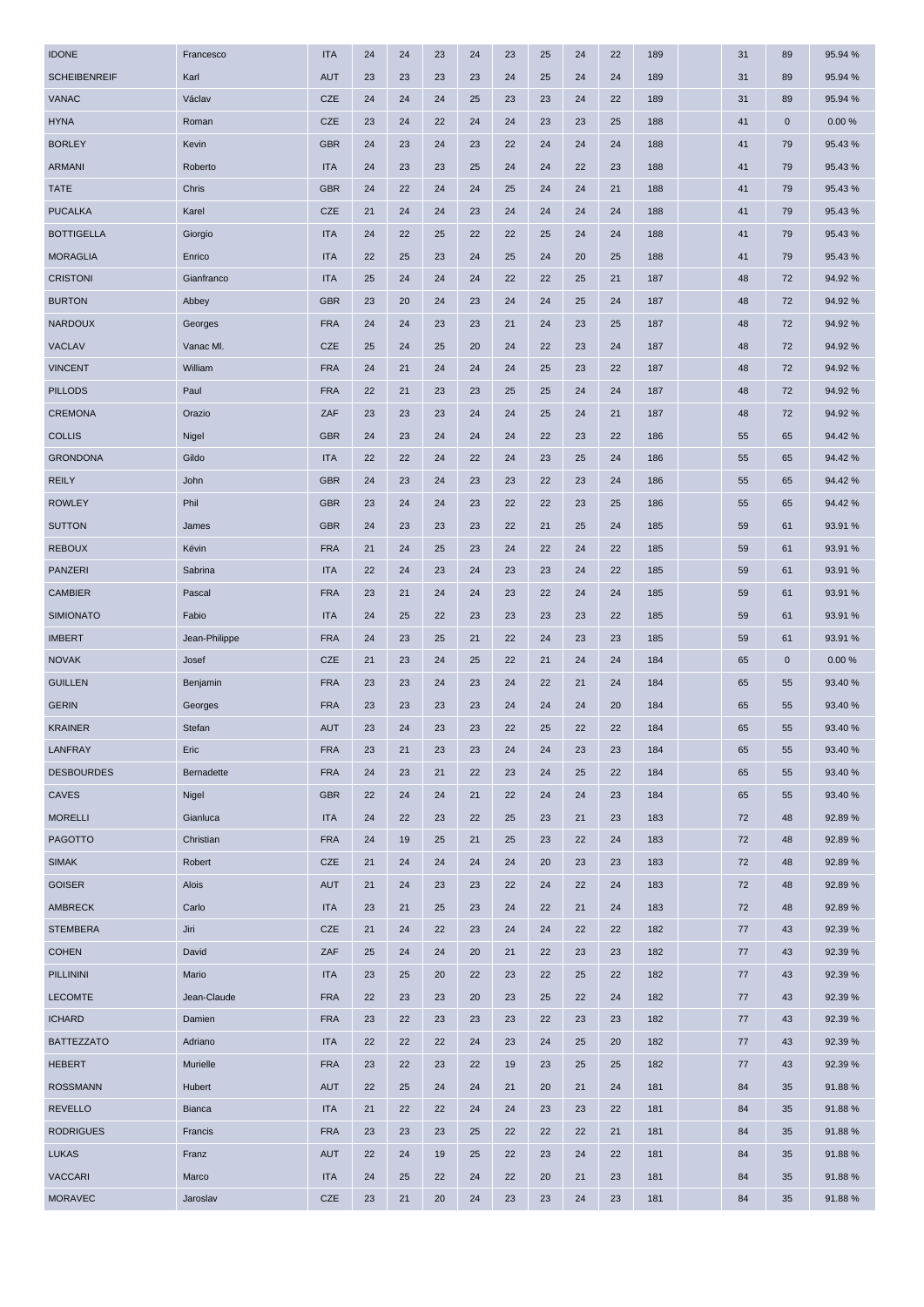| <b>VEBER</b>      | Jurij               | <b>SLO</b> | 24 | 24 | 22 | 22 | 22 | 23 | 24 | 20 | 181 | 84  | 0           | 0.00%   |
|-------------------|---------------------|------------|----|----|----|----|----|----|----|----|-----|-----|-------------|---------|
| <b>BOTINEAU</b>   | Didier              | <b>FRA</b> | 22 | 20 | 25 | 22 | 24 | 21 | 25 | 22 | 181 | 84  | 35          | 91.88%  |
| <b>PELOSI</b>     | Roberta             | <b>ITA</b> | 25 | 21 | 23 | 20 | 23 | 23 | 24 | 22 | 181 | 84  | 35          | 91.88%  |
| <b>NYMBURSKY</b>  | Vaclav              | <b>CZE</b> | 24 | 25 | 22 | 20 | 20 | 21 | 24 | 24 | 180 | 93  | 35          | 91.37 % |
| <b>FLORIS</b>     | Maria Francesca     | <b>ITA</b> | 23 | 23 | 22 | 25 | 21 | 24 | 21 | 21 | 180 | 93  | 35          | 91.37 % |
| <b>PAVEL</b>      | Josef               | <b>CZE</b> | 24 | 20 | 20 | 23 | 24 | 22 | 24 | 23 | 180 | 93  | $\mathbf 0$ | 0.00%   |
| <b>FODDAI</b>     | Michele             | <b>ITA</b> | 24 | 23 | 22 | 21 | 23 | 24 | 23 | 20 | 180 | 93  | 35          | 91.37 % |
| <b>KOVAC</b>      | Pavel               | CZE        | 22 | 23 | 21 | 22 | 21 | 23 | 23 | 25 | 180 | 93  | $\mathbf 0$ | 0.00%   |
| CARVALHO          | José                | <b>POR</b> | 21 | 24 | 22 | 21 | 23 | 23 | 23 | 22 | 179 | 98  | 35          | 90.86%  |
| <b>AJTNIK</b>     | Miha                | <b>SLO</b> | 20 | 21 | 21 | 23 | 24 | 23 | 24 | 23 | 179 | 98  | $\mathbf 0$ | 0.00%   |
| <b>NAGELE</b>     | Peter               | <b>AUT</b> | 21 | 23 | 22 | 23 | 23 | 21 | 22 | 24 | 179 | 98  | 35          | 90.86%  |
| <b>GOWRIE</b>     | Paul                | <b>GBR</b> | 24 | 20 | 22 | 20 | 24 | 23 | 23 | 23 | 179 | 98  | 35          | 90.86%  |
| <b>HASTINGS</b>   | Owen                | <b>GBR</b> | 21 | 24 | 24 | 22 | 21 | 24 | 22 | 21 | 179 | 98  | 35          | 90.86%  |
| <b>BIGL</b>       | Lubos               | <b>CZE</b> | 24 | 25 | 24 | 24 | 21 | 21 | 20 | 20 | 179 | 98  | $\mathbf 0$ | 0.00%   |
| <b>DAWKES</b>     | Stephen             | <b>GBR</b> | 20 | 21 | 22 | 24 | 22 | 24 | 23 | 22 | 178 | 104 | 35          | 90.36%  |
| <b>MARKGRAF</b>   | Thomas              | <b>AUT</b> | 24 | 23 | 24 | 24 | 19 | 22 | 23 | 19 | 178 | 104 | 35          | 90.36 % |
| <b>VARIO</b>      | Patrice             | <b>FRA</b> | 23 | 22 | 23 | 21 | 23 | 25 | 21 | 19 | 177 | 106 | 35          | 89.85 % |
| <b>GILABERT</b>   | Robert              | <b>FRA</b> | 21 | 25 | 23 | 22 | 20 | 23 | 20 | 23 | 177 | 106 | 35          | 89.85 % |
| <b>BOBOLIK</b>    | Walter              | <b>AUT</b> | 22 | 23 | 22 | 24 | 21 | 23 | 21 | 21 | 177 | 106 | 35          | 89.85 % |
| <b>LIEBMANN</b>   | Gerald              | <b>AUT</b> | 23 | 23 | 23 | 23 | 20 | 22 | 22 | 21 | 177 | 106 | 35          | 89.85 % |
| <b>DEVERNOIS</b>  | Jean Louis          | <b>FRA</b> | 22 | 21 | 22 | 23 | 21 | 23 | 23 | 22 | 177 | 106 | 35          | 89.85 % |
| <b>HUMER</b>      | Josef               | <b>AUT</b> | 24 | 22 | 22 | 22 | 20 | 21 | 22 | 24 | 177 | 106 | 35          | 89.85 % |
| <b>ROWE</b>       | Michele             | <b>GBR</b> | 21 | 23 | 22 | 21 | 23 | 20 | 25 | 22 | 177 | 106 | 35          | 89.85 % |
| <b>GRIFFON</b>    | Bernard             | <b>FRA</b> | 25 | 23 | 22 | 23 | 21 | 19 | 20 | 24 | 177 | 106 | 35          | 89.85 % |
| <b>KRAXNER</b>    | <b>Alfred David</b> | <b>AUT</b> | 22 | 22 | 24 | 24 | 21 | 17 | 24 | 23 | 177 | 106 | 35          | 89.85 % |
| <b>VAVRA</b>      | Karel               | <b>CZE</b> | 23 | 18 | 23 | 23 | 22 | 23 | 22 | 22 | 176 | 115 | 35          | 89.34 % |
| <b>STAJER</b>     | Prmos               | <b>SLO</b> | 23 | 22 | 23 | 23 | 22 | 24 | 20 | 19 | 176 | 115 | $\mathbf 0$ | 0.00%   |
| <b>LEEMING</b>    | Neil                | <b>GBR</b> | 23 | 22 | 22 | 22 | 21 | 23 | 23 | 20 | 176 | 115 | 35          | 89.34 % |
| <b>STRASSER</b>   | Josef               | <b>AUT</b> | 21 | 25 | 24 | 22 | 20 | 21 | 19 | 24 | 176 | 115 | 35          | 89.34 % |
| <b>MAURIZI</b>    | Roberto             | <b>ITA</b> | 22 | 19 | 22 | 24 | 23 | 22 | 21 | 23 | 176 | 115 | $\mathbf 0$ | 0.00%   |
| <b>JONES</b>      | Joseph William      | <b>GBR</b> | 25 | 21 | 24 | 22 | 20 | 23 | 19 | 21 | 175 | 120 | 35          | 88.83%  |
| <b>BALTRONS</b>   | Stevan              | <b>FRA</b> | 23 | 20 | 21 | 24 | 21 | 23 | 21 | 22 | 175 | 120 | 35          | 88.83%  |
| <b>RAVERA</b>     | Giorgio             | <b>ITA</b> | 25 | 21 | 23 | 19 | 22 | 22 | 22 | 21 | 175 | 120 | 35          | 88.83%  |
| <b>BROWN</b>      | Wayne               | ZAF        | 24 | 23 | 24 | 22 | 20 | 19 | 22 | 21 | 175 | 120 | 35          | 88.83%  |
| <b>CLERICI</b>    | Marco               | <b>ITA</b> | 24 | 24 | 21 | 21 | 19 | 22 | 23 | 21 | 175 | 120 | 35          | 88.83%  |
| LILLY             | Mark                | <b>GBR</b> | 21 | 23 | 24 | 21 | 21 | 22 | 20 | 22 | 174 | 125 | 35          | 88.32 % |
| ZANENGA           | Luigi               | <b>ITA</b> | 21 | 18 | 25 | 23 | 22 | 22 | 23 | 20 | 174 | 125 | 35          | 88.32 % |
| <b>GIANNERINI</b> | Graziano            | <b>ITA</b> | 21 | 23 | 23 | 23 | 21 | 24 | 17 | 22 | 174 | 125 | 35          | 88.32%  |
| <b>BOUCHEND</b>   | Serge               | <b>FRA</b> | 22 | 20 | 23 | 21 | 22 | 25 | 18 | 23 | 174 | 125 | 35          | 88.32 % |
| <b>DE MARCHI</b>  | Danilo              | <b>ITA</b> | 24 | 21 | 22 | 23 | 20 | 21 | 22 | 21 | 174 | 125 | 35          | 88.32 % |
| <b>DINOUARD</b>   | Edwige              | <b>FRA</b> | 23 | 22 | 24 | 24 | 19 | 19 | 21 | 22 | 174 | 125 | 35          | 88.32%  |
| <b>COTTEBRUNE</b> | Jean-Jacques        | <b>FRA</b> | 23 | 24 | 22 | 22 | 22 | 21 | 17 | 23 | 174 | 125 | 35          | 88.32 % |
| <b>STEINER</b>    | Ulrich              | <b>AUT</b> | 23 | 22 | 21 | 22 | 22 | 19 | 23 | 21 | 173 | 132 | 35          | 87.82%  |
| LILLY             | Paul                | <b>GBR</b> | 22 | 20 | 22 | 23 | 19 | 23 | 23 | 21 | 173 | 132 | 35          | 87.82%  |
| <b>LING</b>       | Steven              | <b>GBR</b> | 23 | 20 | 23 | 21 | 24 | 18 | 21 | 23 | 173 | 132 | 35          | 87.82%  |
| <b>JENNINGS</b>   | David               | <b>GBR</b> | 21 | 20 | 22 | 21 | 20 | 24 | 20 | 24 | 172 | 135 | 35          | 87.31 % |
| <b>BATE</b>       | Susan               | <b>GBR</b> | 17 | 20 | 21 | 22 | 22 | 23 | 24 | 23 | 172 | 135 | 35          | 87.31 % |
| <b>CLAYTON</b>    | Tony                | <b>GBR</b> | 19 | 23 | 23 | 22 | 19 | 21 | 22 | 23 | 172 | 135 | 35          | 87.31 % |
| <b>SCHANNER</b>   | Karl                | <b>AUT</b> | 22 | 25 | 20 | 16 | 22 | 22 | 19 | 25 | 171 | 138 | 35          | 86.80%  |
| <b>SODIC</b>      | Janez               | <b>SLO</b> | 22 | 21 | 22 | 22 | 23 | 22 | 20 | 19 | 171 | 138 | $\mathbf 0$ | 0.00%   |
| <b>TRIGO</b>      | Cesar               | <b>POR</b> | 23 | 21 | 20 | 22 | 24 | 20 | 21 | 20 | 171 | 138 | 35          | 86.80%  |
| <b>LINLEY</b>     | Stephen             | <b>GBR</b> | 21 | 20 | 22 | 23 | 21 | 23 | 21 | 20 | 171 | 138 | 35          | 86.80%  |
|                   |                     |            |    |    |    |    |    |    |    |    |     |     |             |         |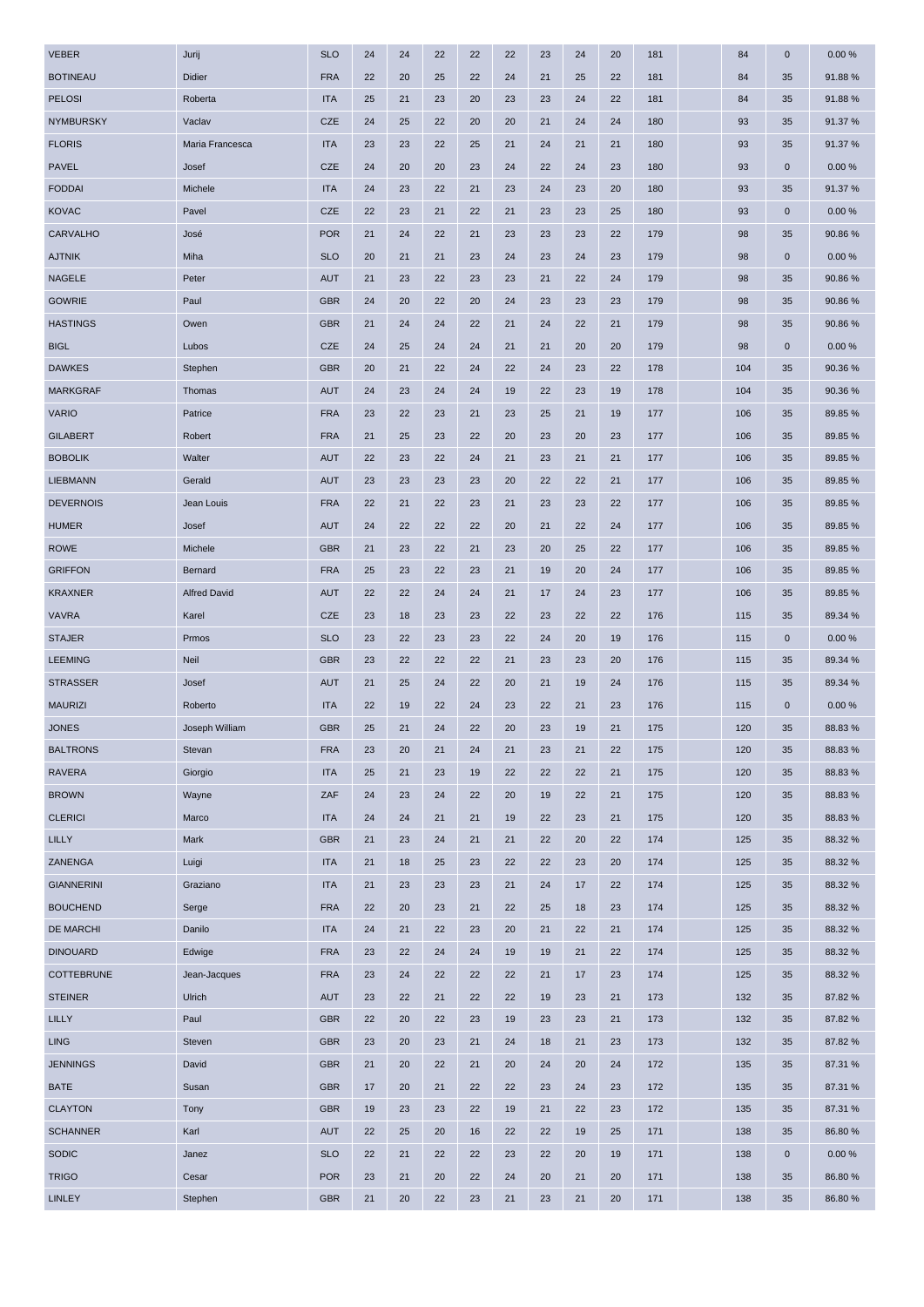| <b>CHAUDET</b>     | Rene           | <b>FRA</b> | 22 | 21 | 19 | 22 | 23          | 24          | 19 | 21 | 171 | 138 | 35          | 86.80%  |
|--------------------|----------------|------------|----|----|----|----|-------------|-------------|----|----|-----|-----|-------------|---------|
| VAUCELLE           | Jean Paul      | <b>FRA</b> | 24 | 21 | 23 | 19 | 19          | 22          | 19 | 24 | 171 | 138 | 35          | 86.80%  |
| <b>BEURION</b>     | Marcel         | <b>FRA</b> | 20 | 17 | 22 | 23 | 22          | 21          | 23 | 22 | 170 | 144 | 35          | 86.29%  |
| <b>BOUDA</b>       | Josef          | <b>CZE</b> | 21 | 21 | 22 | 22 | 22          | 22          | 18 | 22 | 170 | 144 | 35          | 86.29 % |
| <b>MELCHER</b>     | Max            | <b>AUT</b> | 19 | 23 | 23 | 23 | 22          | 19          | 24 | 17 | 170 | 144 | 35          | 86.29%  |
| <b>JEAUNEAU</b>    | Philippe       | <b>FRA</b> | 22 | 21 | 23 | 19 | 20          | 21          | 23 | 20 | 169 | 147 | 35          | 85.79 % |
| <b>DESBOURDES</b>  | Philippe       | <b>FRA</b> | 20 | 24 | 25 | 20 | 20          | 20          | 19 | 21 | 169 | 147 | 35          | 85.79 % |
| <b>ALIPRANDI</b>   | <b>Bruno</b>   | <b>ITA</b> | 21 | 24 | 21 | 21 | 22          | 19          | 19 | 22 | 169 | 147 | 35          | 85.79 % |
| <b>DUNKERLEY</b>   | Joseph         | <b>GBR</b> | 22 | 17 | 18 | 22 | 22          | 23          | 23 | 22 | 169 | 147 | 35          | 85.79%  |
| VALDUGA            | Silvano        | <b>AUT</b> | 22 | 21 | 20 | 18 | 22          | 22          | 22 | 20 | 167 | 151 | 35          | 84.77%  |
| <b>DUKES</b>       | Wayne          | <b>GBR</b> | 19 | 21 | 22 | 23 | 21          | 21          | 20 | 19 | 166 | 152 | 35          | 84.26 % |
| <b>SUTTON</b>      | Nadine         | <b>GBR</b> | 21 | 22 | 22 | 22 | 19          | 21          | 21 | 18 | 166 | 152 | 35          | 84.26%  |
| <b>MACCINI</b>     | Annunciato     | <b>ITA</b> | 20 | 22 | 22 | 23 | 18          | 20          | 17 | 24 | 166 | 152 | $\mathbf 0$ | 0.00%   |
| <b>PORRAS</b>      | Francisco      | <b>ESP</b> | 18 | 21 | 19 | 21 | 22          | 21          | 21 | 22 | 165 | 155 | 35          | 83.76%  |
| <b>ROWLEY</b>      | Mary           | <b>GBR</b> | 22 | 21 | 23 | 17 | 19          | 22          | 22 | 19 | 165 | 155 | 35          | 83.76%  |
| <b>HOFMAN</b>      | Josef          | <b>CZE</b> | 20 | 19 | 21 | 23 | 20          | 22          | 20 | 19 | 164 | 157 | 35          | 83.25 % |
| <b>BURJA</b>       | Bojan          | <b>SLO</b> | 18 | 20 | 20 | 18 | 20          | 20          | 25 | 23 | 164 | 157 | $\mathbf 0$ | 0.00%   |
| <b>CUCCATO</b>     | Narciso        | <b>ITA</b> | 21 | 24 | 23 | 16 | 18          | 22          | 20 | 20 | 164 | 157 | 35          | 83.25 % |
| <b>ASHMORE</b>     | Roy            | <b>GBR</b> | 17 | 19 | 21 | 24 | 22          | 20          | 21 | 20 | 164 | 157 | 35          | 83.25 % |
| ZENDRICH           | Martin         | <b>AUT</b> | 19 | 20 | 21 | 23 | 19          | 20          | 19 | 22 | 163 | 161 | 35          | 82.74 % |
| <b>SICOT</b>       | Joel           | <b>FRA</b> | 21 | 16 | 20 | 20 | 21          | 23          | 22 | 20 | 163 | 161 | 35          | 82.74 % |
| <b>CHETCUTI</b>    | Frank          | <b>GBR</b> | 21 | 23 | 19 | 22 | 19          | 21          | 20 | 18 | 163 | 161 | 35          | 82.74 % |
| <b>BARIC</b>       | Vlado          | <b>SLO</b> | 21 | 20 | 19 | 19 | 22          | 20          | 17 | 23 | 161 | 164 | $\mathbf 0$ | 0.00%   |
| LUNZER             | Thomas         | <b>AUT</b> | 22 | 21 | 20 | 19 | 19          | 19          | 22 | 19 | 161 | 164 | 35          | 81.73%  |
| <b>THIER</b>       | Gernot         | <b>AUT</b> | 21 | 19 | 22 | 22 | 19          | 24          | 18 | 16 | 161 | 164 | 35          | 81.73%  |
| <b>MAHAUT</b>      | Patrick        | <b>FRA</b> | 20 | 23 | 22 | 23 | 20          | 18          | 18 | 16 | 160 | 167 | 35          | 81.22%  |
| BL?MEL             | Franz          | <b>AUT</b> | 22 | 22 | 22 | 19 | 19          | 17          | 21 | 18 | 160 | 167 | 35          | 81.22 % |
| <b>VERSTOVSEK</b>  | Franc          | <b>SLO</b> | 21 | 20 | 18 | 18 | 20          | 21          | 20 | 22 | 160 | 167 | $\mathbf 0$ | 0.00%   |
| <b>GRUBER</b>      | Christina      | <b>AUT</b> | 18 | 17 | 24 | 20 | 16          | 21          | 19 | 24 | 159 | 170 | 35          | 80.71%  |
| <b>LING</b>        | Theo           | <b>GBR</b> | 23 | 20 | 19 | 18 | 16          | 22          | 22 | 19 | 159 | 170 | 35          | 80.71%  |
| <b>STEFAN</b>      | Tobernigg      | <b>AUT</b> | 19 | 16 | 22 | 21 | 21          | 19          | 18 | 20 | 156 | 172 | 35          | 79.19 % |
| <b>POCK</b>        | Karl           | <b>AUT</b> | 17 | 20 | 19 | 23 | 19          | 15          | 22 | 21 | 156 | 172 | 35          | 79.19 % |
| <b>KLEIN</b>       | Rudolf         | <b>AUT</b> | 24 | 18 | 20 | 22 | 17          | 20          | 18 | 17 | 156 | 172 | 35          | 79.19%  |
| <b>WATSON</b>      | Isaac          | <b>GBR</b> | 21 | 19 | 19 | 17 | 22          | 20          | 18 | 20 | 156 | 172 | 35          | 79.19%  |
| <b>INCE</b>        | Jonathan       | <b>GBR</b> | 19 | 18 | 18 | 17 | 22          | 21          | 20 | 18 | 153 | 176 | 35          | 77.66%  |
| LERIDER            | Jean           | <b>FRA</b> | 16 | 20 | 18 | 22 | 20          | 20          | 19 | 18 | 153 | 176 | 35          | 77.66 % |
| <b>DESBOURDES</b>  | Andre          | <b>FRA</b> | 17 | 22 | 21 | 16 | 20          | 19          | 20 | 17 | 152 | 178 | 35          | 77.16%  |
| <b>GENESTE</b>     | Gerard         | <b>FRA</b> | 21 | 16 | 23 | 18 | 16          | 20          | 19 | 19 | 152 | 178 | 35          | 77.16 % |
| <b>PETRIC</b>      | Gasper         | <b>SLO</b> | 22 | 22 | 22 | 22 | 21          | $\mathbf 0$ | 23 | 20 | 152 | 178 | $\mathbf 0$ | 0.00%   |
| SL?DEK             | Jan            | <b>CZE</b> | 22 | 24 | 14 | 15 | 21          | 21          | 17 | 18 | 152 | 178 | 35          | 77.16%  |
| CAWOY              | Gérard         | <b>BEL</b> | 18 | 18 | 21 | 17 | 18          | 20          | 19 | 20 | 151 | 182 | 35          | 76.65 % |
| <b>LECOMTE</b>     | Aude           | <b>FRA</b> | 18 | 18 | 16 | 24 | 20          | 18          | 20 | 17 | 151 | 182 | 35          | 76.65%  |
| <b>MEYSSONNIER</b> | Charlotte      | <b>FRA</b> | 20 | 19 | 19 | 18 | 15          | 20          | 18 | 22 | 151 | 182 | 35          | 76.65 % |
| <b>MIHET</b>       | Remus-Valentin | <b>AUT</b> | 18 | 21 | 22 | 20 | 19          | 14          | 18 | 18 | 150 | 185 | 35          | 76.14 % |
| <b>ROZAC</b>       | Milan          | <b>SLO</b> | 18 | 20 | 22 | 15 | 19          | 17          | 18 | 19 | 148 | 186 | $\mathbf 0$ | 0.00%   |
| <b>KUGLER</b>      | Lieselotte     | <b>AUT</b> | 18 | 19 | 18 | 20 | 21          | 19          | 16 | 17 | 148 | 186 | 35          | 75.13 % |
| <b>SKLEDAR</b>     | Martin         | <b>SLO</b> | 23 | 20 | 18 | 20 | $\mathbf 0$ | 17          | 24 | 24 | 146 | 188 | $\mathbf 0$ | 0.00%   |
| <b>NIGHTINGALE</b> | John           | <b>GBR</b> | 16 | 20 | 18 | 17 | 18          | 18          | 20 | 18 | 145 | 189 | 35          | 73.60 % |
| <b>HLUPIC</b>      | David          | <b>SLO</b> | 18 | 21 | 19 | 19 | 19          | 15          | 19 | 14 | 144 | 190 | $\mathbf 0$ | 0.00%   |
| <b>TOPOLOVEC</b>   | Iztok          | <b>SLO</b> | 17 | 14 | 22 | 18 | 19          | 19          | 19 | 15 | 143 | 191 | $\mathbf 0$ | 0.00%   |
| <b>PINTO</b>       | Jose           | <b>FRA</b> | 15 | 20 | 17 | 13 | 19          | 15          | 19 | 22 | 140 | 192 | 35          | 71.07%  |
| <b>PAECKMEYER</b>  | Glenn          | <b>GBR</b> | 22 | 18 | 13 | 17 | 18          | 13          | 21 | 16 | 138 | 193 | 35          | 70.05 % |
|                    |                |            |    |    |    |    |             |             |    |    |     |     |             |         |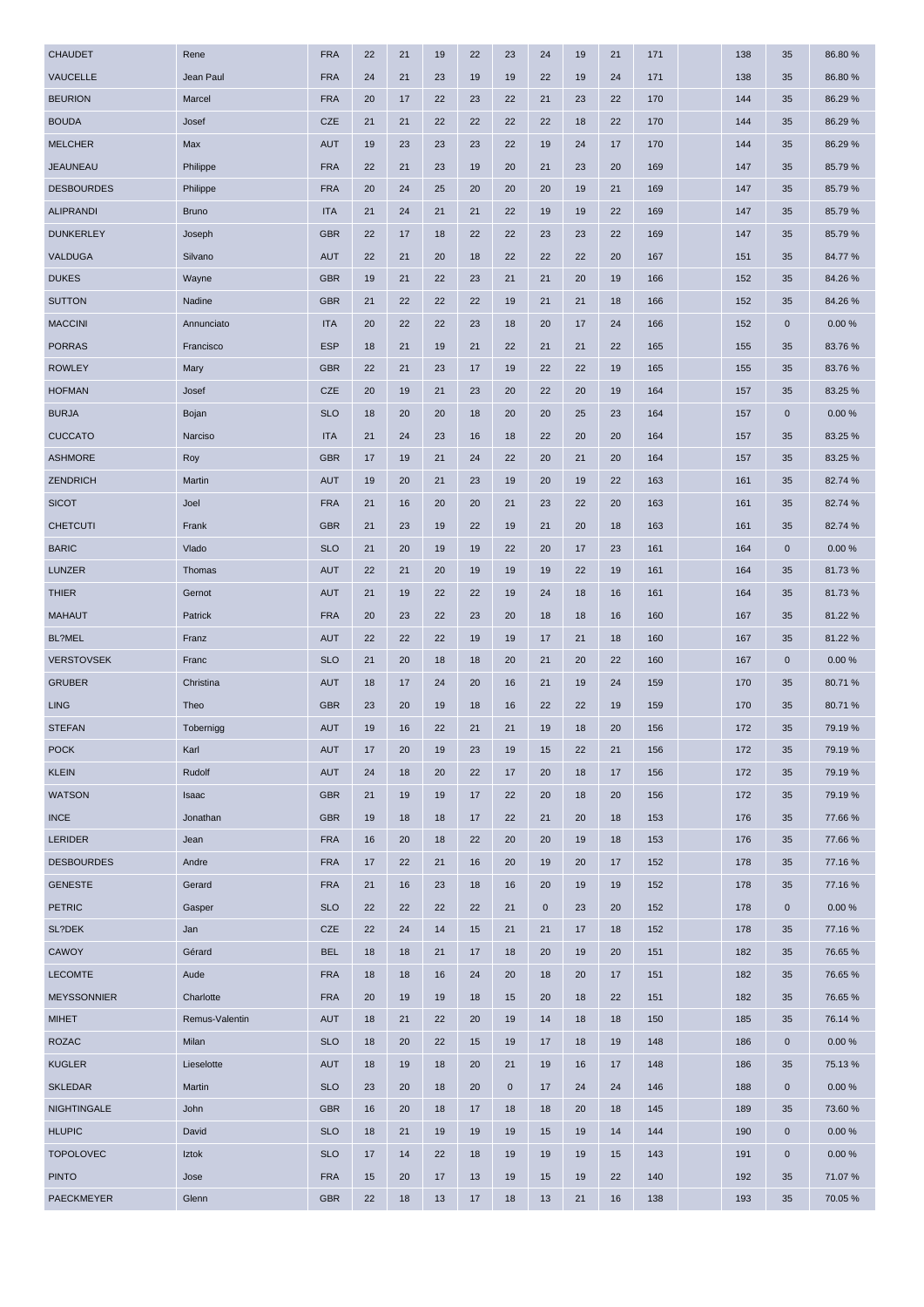| <b>LISCAKOVA</b>  | Marie      | <b>CZE</b> | 19           | 19          | 17          | 17           | 16           | 16           | 16           | 17           | 137         | 194 | $\mathbf{0}$ | 0.00%   |
|-------------------|------------|------------|--------------|-------------|-------------|--------------|--------------|--------------|--------------|--------------|-------------|-----|--------------|---------|
| <b>POHANKOVA</b>  | Iva        | <b>CZE</b> | 16           | 14          | 15          | 20           | 17           | 17           | 16           | 19           | 134         | 195 | $\mathbf{0}$ | 0.00%   |
| <b>WANKER</b>     | Gunter     | <b>AUT</b> | 15           | 18          | 19          | 15           | 11           | 20           | 15           | 16           | 129         | 196 | 35           | 65.48%  |
| <b>LUNZER</b>     | Johann     | <b>AUT</b> | 10           | 19          | 13          | 21           | 19           | 16           | 16           | 12           | 126         | 197 | 35           | 63.96%  |
| DR. WAGNER        | Inge       | AUT        | 15           | 17          | 16          | 11           | 10           | 13           | 15           | 17           | 114         | 198 | 35           | 57.87 % |
| <b>FRITZ</b>      | Georg Paul | <b>AUT</b> | 21           | 21          | 15          | 23           | 15           | 17           | $\mathbf{0}$ | $\mathbf{0}$ | 112         | 199 | 35           | 56.85 % |
| <b>SANTINELLO</b> | Franco     | <b>ITA</b> | 22           | 21          | 23          | 23           | 19           | $\mathbf{0}$ | $\mathbf{0}$ | $\mathbf{0}$ | 108         | 200 | 35           | 54.82%  |
| <b>DURACKA</b>    | Jozef      | <b>SVK</b> | 24           | 21          | 23          | $\mathbf{0}$ | $\mathbf{0}$ | $\mathbf{0}$ | $\mathbf{0}$ | $\mathbf{0}$ | 68          | 201 | 35           | 34.52 % |
| <b>REGINA</b>     | Strassl    | <b>AUT</b> | 11           | 6           | 8           | 6            | 5            |              | 3            | 16           | 62          | 202 | 35           | 31.47 % |
| <b>GIGLIONI</b>   | Pierpaolo  | <b>ITA</b> | $\mathbf{0}$ | $\mathbf 0$ | $\mathbf 0$ | $\mathbf{0}$ | $\mathbf{0}$ | $\mathbf{0}$ | $\mathbf{0}$ | $\mathbf{0}$ | $\mathbf 0$ | 203 | 35           | 0.00%   |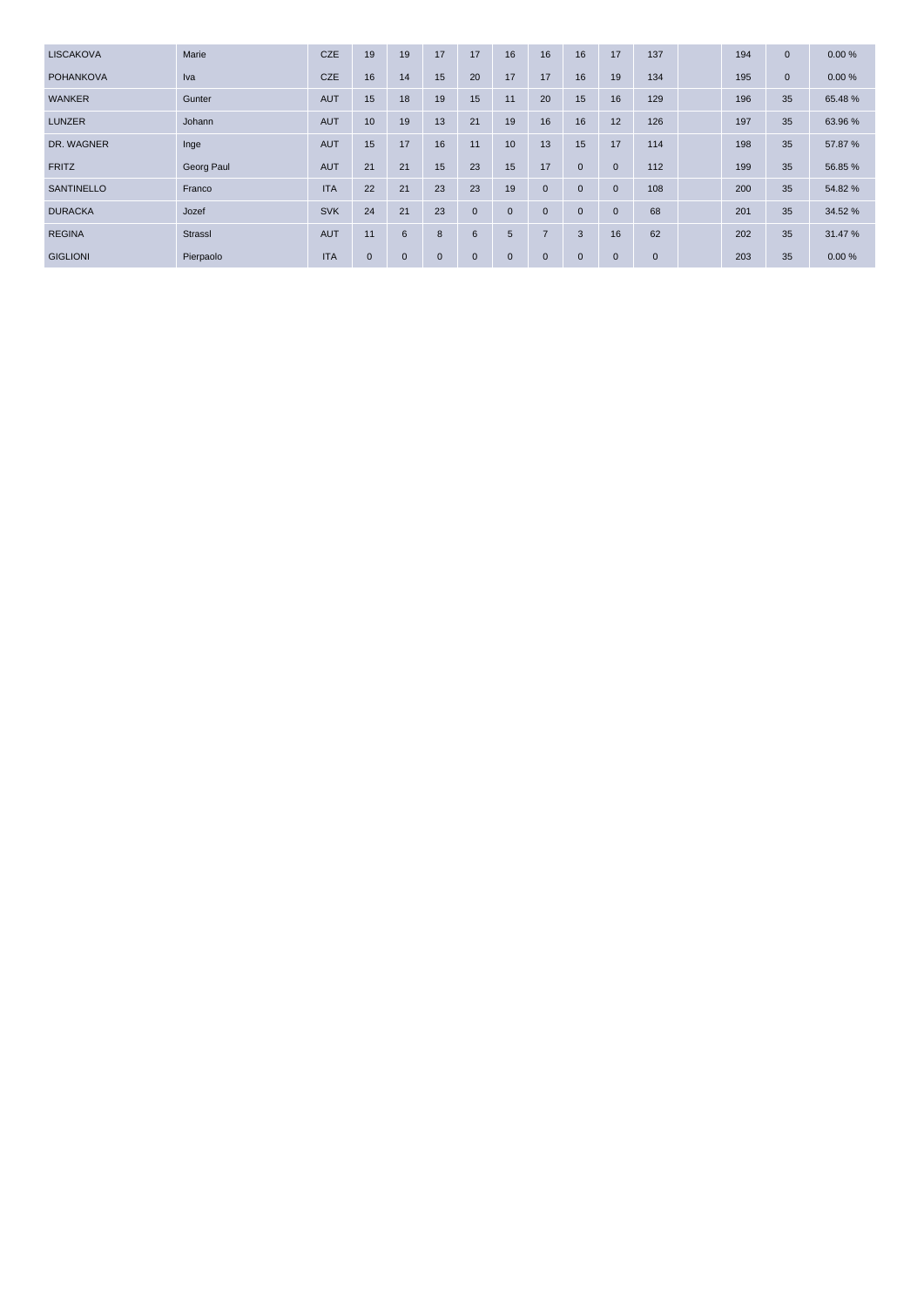Du 23/08/2013 au 25/08/2013 - Maribor Slowenien

# Individual shooter Catégorie : Junior

| <b>Nom</b>        | prénom     | Nat.       | A <sub>1</sub> | <b>B1</b> | C <sub>1</sub> | D <sub>1</sub> | A2 | <b>B2</b> | C <sub>2</sub> | D <sub>2</sub> | Total | S-off | Place          | <b>FFWR</b>  | <b>Beretta Cups</b> |
|-------------------|------------|------------|----------------|-----------|----------------|----------------|----|-----------|----------------|----------------|-------|-------|----------------|--------------|---------------------|
| <b>D AMBROSIO</b> | Simone     | <b>ITA</b> | 24             | 24        | 24             | 23             | 25 | 23        | 23             | 24             | 190   |       | $\mathbf{1}$   | 370          | 100.00 %            |
| <b>IDONE</b>      | Francesco  | <b>ITA</b> | 24             | 24        | 23             | 24             | 23 | 25        | 24             | 22             | 189   | 25    | $\overline{2}$ | 300          | 99.47%              |
| <b>WILKINSON</b>  | Jack       | <b>GBR</b> | 24             | 25        | 25             | 21             | 23 | 24        | 24             | 23             | 189   | 24    | 3              | 250          | 99.47%              |
| <b>MORAGLIA</b>   | Enrico     | <b>ITA</b> | 22             | 25        | 23             | 24             | 25 | 24        | 20             | 25             | 188   |       | $\overline{4}$ | 230          | 98.95 %             |
| <b>PILLODS</b>    | Paul       | <b>FRA</b> | 22             | 21        | 23             | 23             | 25 | 25        | 24             | 24             | 187   |       | 5              | 220          | 98.42%              |
| <b>REBOUX</b>     | Kévin      | <b>FRA</b> | 21             | 24        | 25             | 23             | 24 | 22        | 24             | 22             | 185   |       | 6              | 210          | 97.37 %             |
| <b>GUILLEN</b>    | Benjamin   | <b>FRA</b> | 23             | 23        | 24             | 23             | 24 | 22        | 21             | 24             | 184   |       | $\overline{7}$ | 200          | 96.84 %             |
| <b>ICHARD</b>     | Damien     | <b>FRA</b> | 23             | 22        | 23             | 23             | 23 | 22        | 23             | 23             | 182   |       | 8              | 190          | 95.79%              |
| <b>HASTINGS</b>   | Owen       | <b>GBR</b> | 21             | 24        | 24             | 22             | 21 | 24        | 22             | 21             | 179   |       | $9$            | 180          | 94.21%              |
| <b>BALTRONS</b>   | Stevan     | <b>FRA</b> | 23             | 20        | 21             | 24             | 21 | 23        | 21             | 22             | 175   |       | 10             | 170          | 92.11%              |
| <b>MELCHER</b>    | Max        | <b>AUT</b> | 19             | 23        | 23             | 23             | 22 | 19        | 24             | 17             | 170   |       | 11             | 165          | 89.47%              |
| <b>ZENDRICH</b>   | Martin     | <b>AUT</b> | 19             | 20        | 21             | 23             | 19 | 20        | 19             | 22             | 163   |       | 12             | 160          | 85.79%              |
| <b>LING</b>       | Theo       | <b>GBR</b> | 23             | 20        | 19             | 18             | 16 | 22        | 22             | 19             | 159   |       | 13             | 155          | 83.68%              |
| <b>HLUPIC</b>     | David      | <b>SLO</b> | 18             | 21        | 19             | 19             | 19 | 15        | 19             | 14             | 144   |       | 14             | $\mathbf{0}$ | 0.00%               |
| <b>FRITZ</b>      | Georg Paul | <b>AUT</b> | 21             | 21        | 15             | 23             | 15 | 17        | $\mathbf{0}$   | $\mathbf{0}$   | 112   |       | 15             | 145          | 58.95 %             |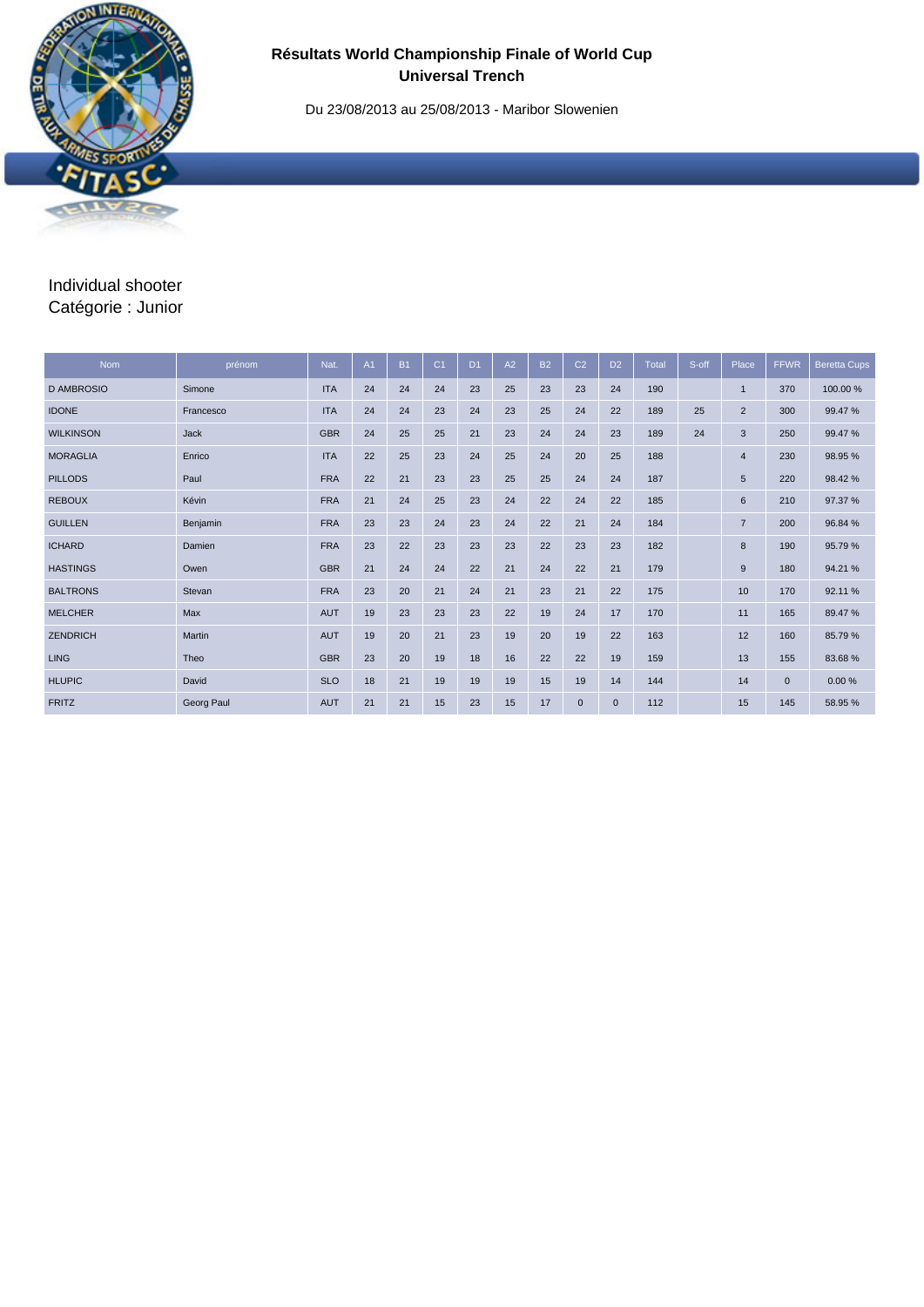Du 23/08/2013 au 25/08/2013 - Maribor Slowenien

## Individual shooter Catégorie : Ladies

| <b>Nom</b>         | prénom          | Nat.       | A1 | <b>B1</b> | C <sub>1</sub> | D <sub>1</sub> | A2 | <b>B2</b>      | C <sub>2</sub> | D <sub>2</sub> | Total | S-off | Place          | <b>FFWR</b> | <b>Beretta Cups</b> |
|--------------------|-----------------|------------|----|-----------|----------------|----------------|----|----------------|----------------|----------------|-------|-------|----------------|-------------|---------------------|
| <b>GRUBER</b>      | Christina       | <b>AUT</b> | 18 | 17        | 24             | 20             | 16 | 21             | 19             | 24             | 159   |       | 13             | 101         | 85.03%              |
| <b>REGINA</b>      | <b>Strassl</b>  | <b>AUT</b> | 11 | 6         | 8              | 6              | 5  | $\overline{7}$ | 3              | 16             | 62    |       | 20             | 80          | 33.16%              |
| <b>KUGLER</b>      | Lieselotte      | <b>AUT</b> | 18 | 19        | 18             | 20             | 21 | 19             | 16             | 17             | 148   |       | 16             | 92          | 79.14 %             |
| DR. WAGNER         | Inge            | <b>AUT</b> | 15 | 17        | 16             | 11             | 10 | 13             | 15             | 17             | 114   |       | 19             | 83          | 60.96%              |
| <b>LISCAKOVA</b>   | Marie           | CZE        | 19 | 19        | 17             | 17             | 16 | 16             | 16             | 17             | 137   |       | 17             | $\mathbf 0$ | 0.00%               |
| <b>POHANKOVA</b>   | Iva             | CZE        | 16 | 14        | 15             | 20             | 17 | 17             | 16             | 19             | 134   |       | 18             | $\mathbf 0$ | 0.00%               |
| <b>DINOUARD</b>    | Edwige          | <b>FRA</b> | 23 | 22        | 24             | 24             | 19 | 19             | 21             | 22             | 174   |       | 9              | 115         | 93.05 %             |
| <b>HEBERT</b>      | Murielle        | <b>FRA</b> | 23 | 22        | 23             | 22             | 19 | 23             | 25             | 25             | 182   |       | $\overline{4}$ | 140         | 97.33%              |
| <b>DESBOURDES</b>  | Bernadette      | <b>FRA</b> | 24 | 23        | 21             | 22             | 23 | 24             | 25             | 22             | 184   |       | 3              | 160         | 98.40%              |
| <b>LECOMTE</b>     | Aude            | <b>FRA</b> | 18 | 18        | 16             | 24             | 20 | 18             | 20             | 17             | 151   |       | 14             | 98          | 80.75%              |
| <b>MEYSSONNIER</b> | Charlotte       | <b>FRA</b> | 20 | 19        | 19             | 18             | 15 | 20             | 18             | 22             | 151   |       | 14             | 98          | 80.75%              |
| <b>ROWE</b>        | Michele         | <b>GBR</b> | 21 | 23        | 22             | 21             | 23 | 20             | 25             | 22             | 177   |       | 8              | 120         | 94.65%              |
| <b>ROWLEY</b>      | Mary            | <b>GBR</b> | 22 | 21        | 23             | 17             | 19 | 22             | 22             | 19             | 165   |       | 12             | 104         | 88.24 %             |
| <b>BATE</b>        | Susan           | <b>GBR</b> | 17 | 20        | 21             | 22             | 22 | 23             | 24             | 23             | 172   |       | 10             | 110         | 91.98%              |
| <b>BURTON</b>      | Abbey           | <b>GBR</b> | 23 | 20        | 24             | 23             | 24 | 24             | 25             | 24             | 187   |       | $\overline{1}$ | 220         | 100.00 %            |
| <b>SUTTON</b>      | Nadine          | <b>GBR</b> | 21 | 22        | 22             | 22             | 19 | 21             | 21             | 18             | 166   |       | 11             | 107         | 88.77%              |
| <b>PELOSI</b>      | Roberta         | <b>ITA</b> | 25 | 21        | 23             | 20             | 23 | 23             | 24             | 22             | 181   |       | 5              | 135         | 96.79%              |
| <b>PANZERI</b>     | Sabrina         | <b>ITA</b> | 22 | 24        | 23             | 24             | 23 | 23             | 24             | 22             | 185   |       | $\overline{2}$ | 190         | 98.93%              |
| <b>REVELLO</b>     | <b>Bianca</b>   | <b>ITA</b> | 21 | 22        | 22             | 24             | 24 | 23             | 23             | 22             | 181   |       | 5              | 135         | 96.79%              |
| <b>FLORIS</b>      | Maria Francesca | <b>ITA</b> | 23 | 23        | 22             | 25             | 21 | 24             | 21             | 21             | 180   |       | $\overline{7}$ | 125         | 96.26%              |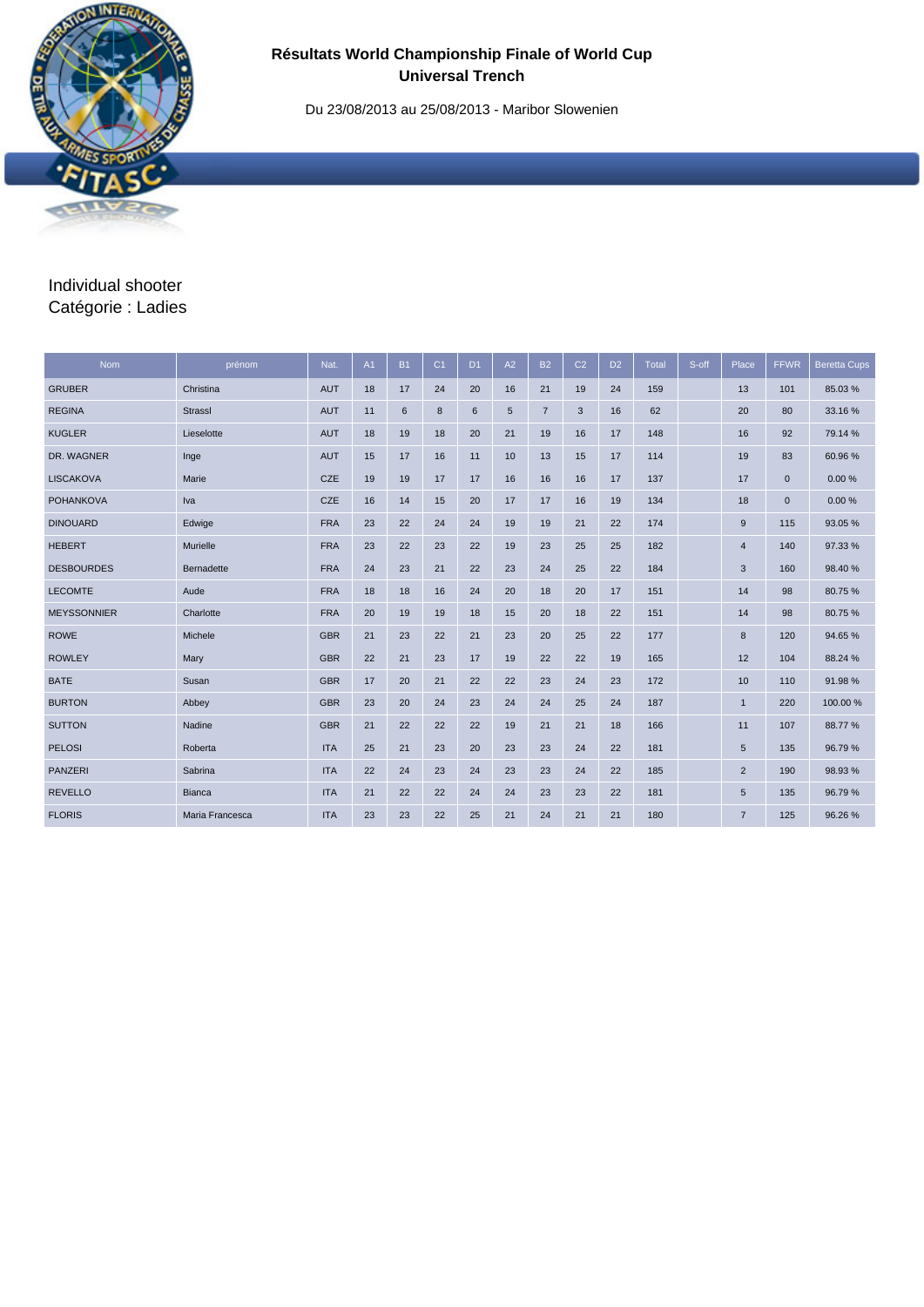Du 23/08/2013 au 25/08/2013 - Maribor Slowenien

## Individual shooter Catégorie : Veteran

| <b>Nom</b>        | prénom        | Nat.       | A1 | <b>B1</b> | C <sub>1</sub> | D <sub>1</sub> | A2 | <b>B2</b> | C <sub>2</sub> | D <sub>2</sub> | <b>Total</b> | S-off | Place          | <b>FFWR</b> | <b>Beretta Cups</b> |
|-------------------|---------------|------------|----|-----------|----------------|----------------|----|-----------|----------------|----------------|--------------|-------|----------------|-------------|---------------------|
| <b>SCHANNER</b>   | Karl          | <b>AUT</b> | 22 | 25        | 20             | 16             | 22 | 22        | 19             | 25             | 171          |       | 38             | 62          | 86.80%              |
| <b>STRASSER</b>   | Josef         | <b>AUT</b> | 21 | 25        | 24             | 22             | 20 | 21        | 19             | 24             | 176          |       | 31             | 69          | 89.34 %             |
| <b>GOISER</b>     | Alois         | <b>AUT</b> | 21 | 24        | 23             | 23             | 22 | 24        | 22             | 24             | 183          |       | 17             | 89          | 92.89%              |
| <b>LUKAS</b>      | Franz         | <b>AUT</b> | 22 | 24        | 19             | 25             | 22 | 23        | 24             | 22             | 181          |       | 22             | 78          | 91.88%              |
| <b>LUNZER</b>     | Johann        | <b>AUT</b> | 10 | 19        | 13             | 21             | 19 | 16        | 16             | 12             | 126          |       | 48             | 35          | 63.96 %             |
| BL?MEL            | Franz         | <b>AUT</b> | 22 | 22        | 22             | 19             | 19 | 17        | 21             | 18             | 160          |       | 47             | 35          | 81.22%              |
| <b>BIGL</b>       | Lubos         | <b>CZE</b> | 24 | 25        | 24             | 24             | 21 | 21        | 20             | 20             | 179          |       | 27             | $\mathbf 0$ | 0.00%               |
| <b>MORAVEC</b>    | Jaroslav      | <b>CZE</b> | 23 | 21        | 20             | 24             | 23 | 23        | 24             | 23             | 181          |       | 22             | 78          | 91.88%              |
| <b>PAVEL</b>      | Josef         | <b>CZE</b> | 24 | 20        | 20             | 23             | 24 | 22        | 24             | 23             | 180          |       | 25             | $\mathbf 0$ | 0.00%               |
| <b>PORRAS</b>     | Francisco     | <b>ESP</b> | 18 | 21        | 19             | 21             | 22 | 21        | 21             | 22             | 165          |       | 44             | 56          | 83.76%              |
| <b>GIRARD</b>     | Joel          | <b>FRA</b> | 25 | 25        | 24             | 25             | 25 | 24        | 25             | 24             | 197          |       | $\mathbf{1}$   | 220         | 100.00 %            |
| <b>COTTEBRUNE</b> | Jean-Jacques  | <b>FRA</b> | 23 | 24        | 22             | 22             | 22 | 21        | 17             | 23             | 174          |       | 33             | 67          | 88.32 %             |
| <b>JEAUNEAU</b>   | Philippe      | <b>FRA</b> | 22 | 21        | 23             | 19             | 20 | 21        | 23             | 20             | 169          |       | 40             | 60          | 85.79%              |
| LANFRAY           | Eric          | <b>FRA</b> | 23 | 21        | 23             | 23             | 24 | 24        | 23             | 23             | 184          |       | 16             | 92          | 93.40 %             |
| <b>LECOMTE</b>    | Jean-Claude   | <b>FRA</b> | 22 | 23        | 23             | 20             | 23 | 25        | 22             | 24             | 182          |       | 19             | 83          | 92.39 %             |
| <b>PAGOTTO</b>    | Christian     | <b>FRA</b> | 24 | 19        | 25             | 21             | 25 | 23        | 22             | 24             | 183          |       | 17             | 89          | 92.89%              |
| <b>MARQUER</b>    | Jean-François | <b>FRA</b> | 25 | 24        | 25             | 23             | 24 | 25        | 24             | 24             | 194          |       | $\overline{2}$ | 190         | 98.48%              |
| <b>GILABERT</b>   | Robert        | <b>FRA</b> | 21 | 25        | 23             | 22             | 20 | 23        | 20             | 23             | 177          |       | 30             | 70          | 89.85 %             |
| <b>IMBERT</b>     | Jean-Philippe | <b>FRA</b> | 24 | 23        | 25             | 21             | 22 | 24        | 23             | 23             | 185          |       | 15             | 95          | 93.91 %             |
| SAINT-ROMAIN      | Jean-Louis    | <b>FRA</b> | 23 | 24        | 24             | 24             | 24 | 24        | 25             | 24             | 192          |       | $\overline{4}$ | 140         | 97.46%              |
| <b>DELPEY</b>     | Jacques       | <b>FRA</b> | 21 | 24        | 25             | 23             | 24 | 25        | 23             | 24             | 189          |       | 8              | 120         | 95.94 %             |
| <b>BOUCHEND</b>   | Serge         | <b>FRA</b> | 22 | 20        | 23             | 21             | 22 | 25        | 18             | 23             | 174          |       | 33             | 67          | 88.32 %             |
| <b>BORLEY</b>     | Kevin         | <b>GBR</b> | 24 | 23        | 24             | 23             | 22 | 24        | 24             | 24             | 188          |       | $9\,$          | 115         | 95.43%              |
| <b>LING</b>       | Steven        | <b>GBR</b> | 23 | 20        | 23             | 21             | 24 | 18        | 21             | 23             | 173          |       | 36             | 64          | 87.82 %             |
| <b>LINLEY</b>     | Stephen       | <b>GBR</b> | 21 | 20        | 22             | 23             | 21 | 23        | 21             | 20             | 171          |       | 38             | 62          | 86.80 %             |
| <b>LEEMING</b>    | Neil          | <b>GBR</b> | 23 | 22        | 22             | 22             | 21 | 23        | 23             | 20             | 176          |       | 31             | 69          | 89.34 %             |
| <b>SUTTON</b>     | Raymond       | <b>GBR</b> | 25 | 23        | 25             | 24             | 23 | 22        | 23             | 25             | 190          |       | 6              | 130         | 96.45 %             |
| <b>CHETCUTI</b>   | Frank         | <b>GBR</b> | 21 | 23        | 19             | 22             | 19 | 21        | 20             | 18             | 163          |       | 46             | 35          | 82.74 %             |
| <b>JENNINGS</b>   | David         | <b>GBR</b> | 21 | 20        | 22             | 21             | 20 | 24        | 20             | 24             | 172          |       | 37             | 63          | 87.31 %             |
| <b>COLLIS</b>     | Nigel         | <b>GBR</b> | 24 | 23        | 24             | 24             | 24 | 22        | 23             | 22             | 186          |       | 12             | 104         | 94.42%              |
| <b>DAWKES</b>     | Stephen       | <b>GBR</b> | 20 | 21        | 22             | 24             | 22 | 24        | 23             | 22             | 178          |       | 29             | 71          | 90.36%              |
| <b>GOWRIE</b>     | Paul          | <b>GBR</b> | 24 | 20        | 22             | 20             | 24 | 23        | 23             | 23             | 179          |       | 27             | 73          | 90.86%              |
| <b>DUNKERLEY</b>  | Joseph        | <b>GBR</b> | 22 | 17        | 18             | 22             | 22 | 23        | 23             | 22             | 169          |       | 40             | 60          | 85.79%              |
| <b>ROWLEY</b>     | Phil          | <b>GBR</b> | 23 | 24        | 24             | 23             | 22 | 22        | 23             | 25             | 186          |       | 12             | 104         | 94.42%              |
| <b>MASIERO</b>    | Lionello      | <b>ITA</b> | 25 | 25        | 23             | 22             | 24 | 24        | 25             | 25             | 193          |       | $\mathbf{3}$   | 160         | 97.97 %             |
| TOGNONI DE PUGI   | Graziano      | <b>ITA</b> | 24 | 22        | 23             | 24             | 25 | 23        | 25             | 24             | 190          |       | $\,6$          | 130         | 96.45 %             |
| ZANENGA           | Luigi         | <b>ITA</b> | 21 | 18        | 25             | 23             | 22 | 22        | 23             | 20             | 174          |       | 33             | 67          | 88.32 %             |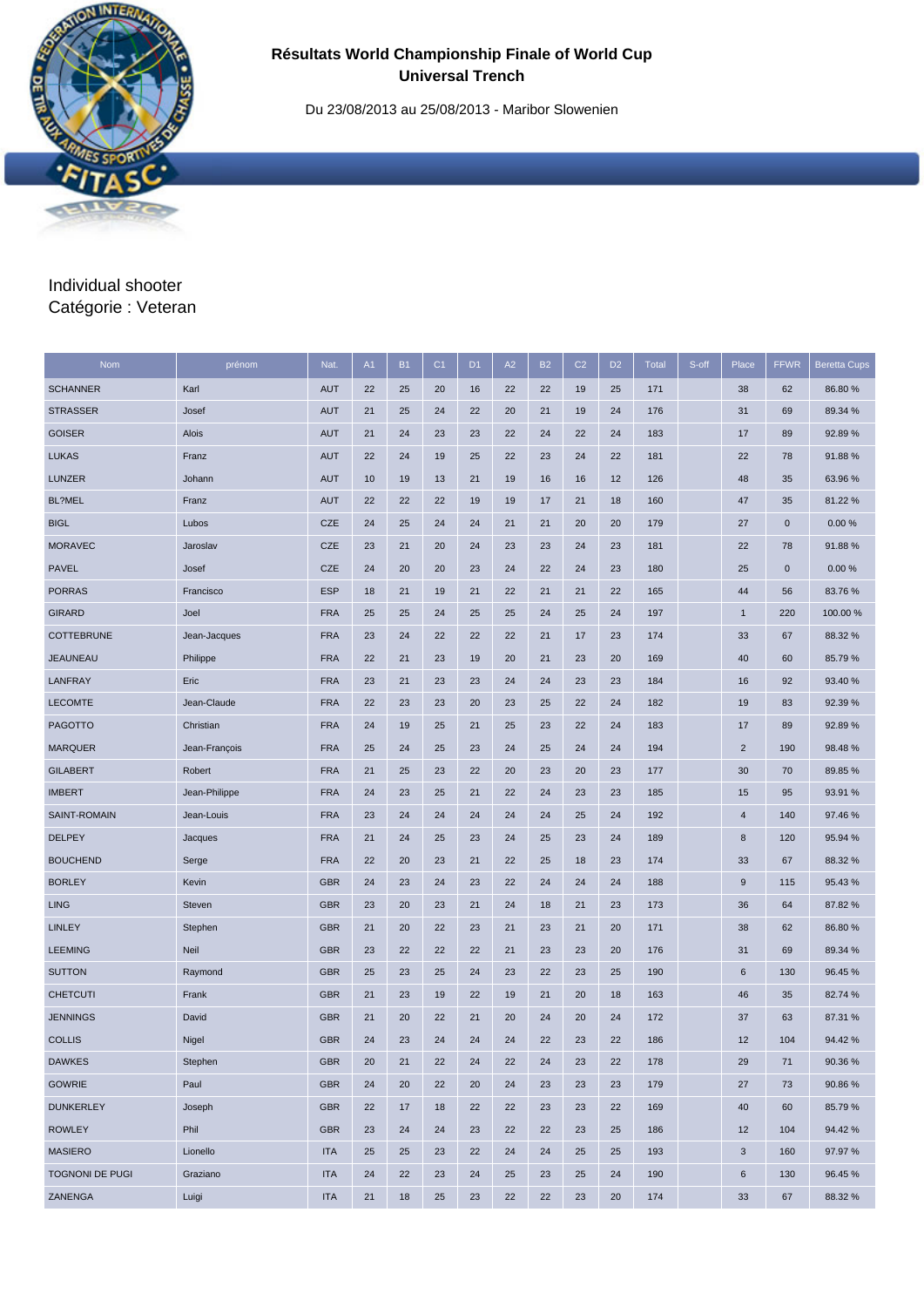| <b>MACCINI</b>    | Annunciato   | <b>ITA</b> | 20 | 22 | 22 | 23             | 18          | 20           | 17           | 24           | 166 | 43             | $\mathbf{0}$ | 0.00%   |
|-------------------|--------------|------------|----|----|----|----------------|-------------|--------------|--------------|--------------|-----|----------------|--------------|---------|
| <b>BATTEZZATO</b> | Adriano      | <b>ITA</b> | 22 | 22 | 22 | 24             | 23          | 24           | 25           | 20           | 182 | 19             | 83           | 92.39 % |
| <b>ACETO</b>      | Danilo       | <b>ITA</b> | 24 | 23 | 25 | 25             | 23          | 25           | 23           | 24           | 192 | $\overline{4}$ | 140          | 97.46%  |
| <b>GRONDONA</b>   | Gildo        | <b>ITA</b> | 22 | 22 | 24 | 22             | 24          | 23           | 25           | 24           | 186 | 12             | 104          | 94.42%  |
| <b>BOTTIGELLA</b> | Giorgio      | <b>ITA</b> | 24 | 22 | 25 | 22             | 22          | 25           | 24           | 24           | 188 | 9              | 115          | 95.43%  |
| <b>FODDAI</b>     | Michele      | <b>ITA</b> | 24 | 23 | 22 | 21             | 23          | 24           | 23           | 20           | 180 | 25             | 75           | 91.37 % |
| <b>ALIPRANDI</b>  | <b>Bruno</b> | <b>ITA</b> | 21 | 24 | 21 | 21             | 22          | 19           | 19           | 22           | 169 | 40             | 60           | 85.79%  |
| <b>BURJA</b>      | Bojan        | <b>SLO</b> | 18 | 20 | 20 | 18             | 20          | 20           | 25           | 23           | 164 | 45             | $\mathbf 0$  | 0.00%   |
| <b>VEBER</b>      | Jurij        | <b>SLO</b> | 24 | 24 | 22 | 22             | 22          | 23           | 24           | 20           | 181 | 22             | $\mathbf 0$  | 0.00%   |
| <b>DURACKA</b>    | Jozef        | <b>SVK</b> | 24 | 21 | 23 | $\overline{0}$ | $\mathbf 0$ | $\mathbf{0}$ | $\mathbf{0}$ | $\mathbf{0}$ | 68  | 49             | 35           | 34.52 % |
| <b>CREMONA</b>    | Orazio       | ZAF        | 23 | 23 | 23 | 24             | 24          | 25           | 24           | 21           | 187 | 11             | 107          | 94.92%  |
| <b>COHEN</b>      | David        | ZAF        | 25 | 24 | 24 | 20             | 21          | 22           | 23           | 23           | 182 | 19             | 83           | 92.39 % |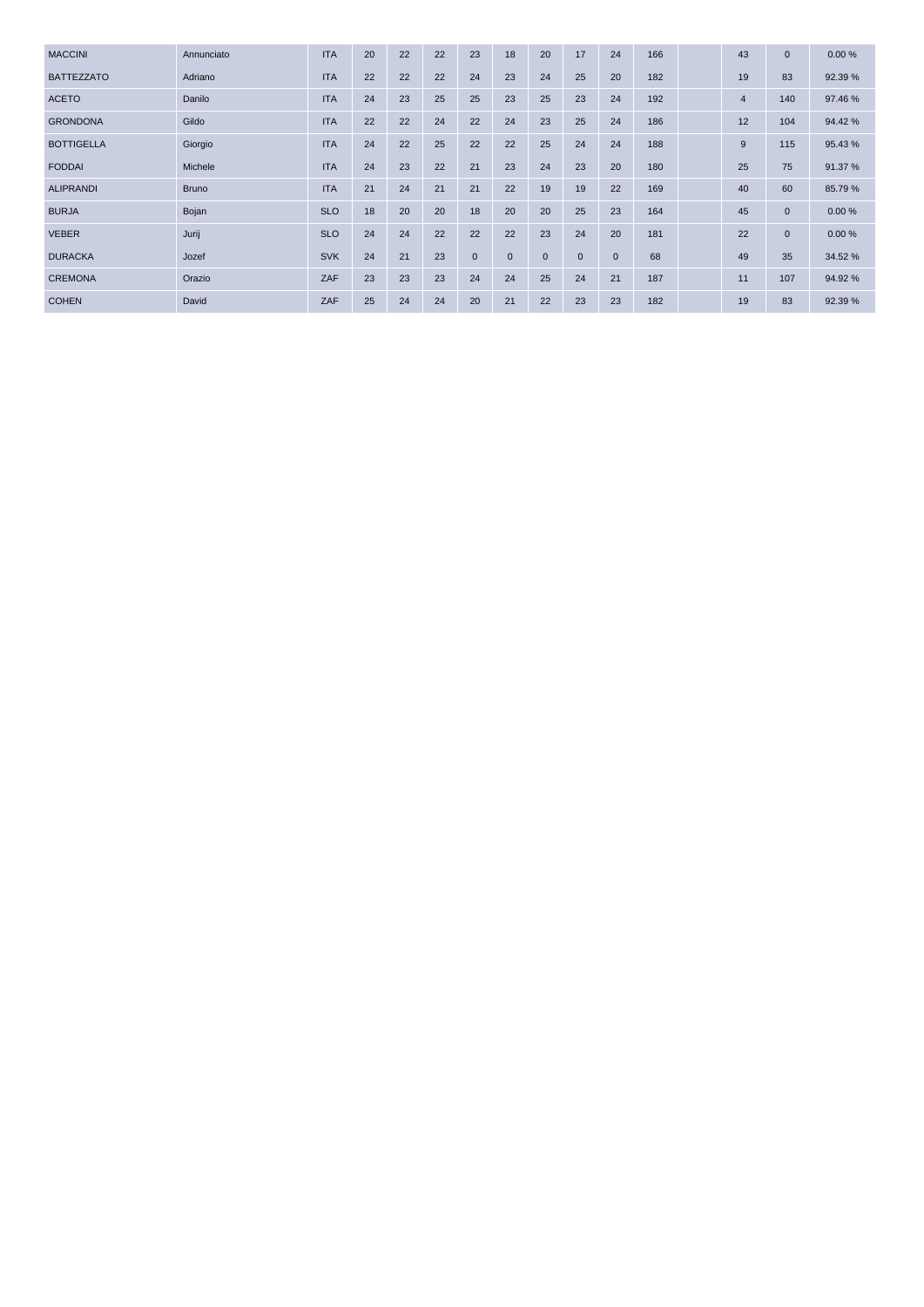Du 23/08/2013 au 25/08/2013 - Maribor Slowenien

## Individual shooter Catégorie : Super veteran

| Nom               | prénom         | Nat.       | A1 | <b>B1</b> | C <sub>1</sub> | D <sub>1</sub> | A2          | <b>B2</b>    | C <sub>2</sub> | D <sub>2</sub> | <b>Total</b> | S-off | Place          | <b>FFWR</b>  | <b>Beretta Cups</b> |
|-------------------|----------------|------------|----|-----------|----------------|----------------|-------------|--------------|----------------|----------------|--------------|-------|----------------|--------------|---------------------|
| VALDUGA           | Silvano        | <b>AUT</b> | 22 | 21        | 20             | 18             | 22          | 22           | 22             | 20             | 167          |       | 17             | 89           | 89.78%              |
| <b>BOBOLIK</b>    | Walter         | <b>AUT</b> | 22 | 23        | 22             | 24             | 21          | 23           | 21             | 21             | 177          |       | 6              | 130          | 95.16%              |
| <b>POCK</b>       | Karl           | <b>AUT</b> | 17 | 20        | 19             | 23             | 19          | 15           | 22             | 21             | 156          |       | 23             | 77           | 83.87 %             |
| <b>HOFMAN</b>     | Josef          | <b>CZE</b> | 20 | 19        | 21             | 23             | 20          | 22           | 20             | 19             | 164          |       | 18             | 86           | 88.17%              |
| SL?DEK            | Jan            | <b>CZE</b> | 22 | 24        | 14             | 15             | 21          | 21           | 17             | 18             | 152          |       | 25             | 75           | 81.72%              |
| <b>BOUDA</b>      | Josef          | <b>CZE</b> | 21 | 21        | 22             | 22             | 22          | 22           | 18             | 22             | 170          |       | 16             | 92           | 91.40%              |
| <b>RODRIGUES</b>  | Francis        | <b>FRA</b> | 23 | 23        | 23             | 25             | 22          | 22           | 22             | 21             | 181          |       | $\overline{4}$ | 140          | 97.31 %             |
| <b>MAHAUT</b>     | Patrick        | <b>FRA</b> | 20 | 23        | 22             | 23             | 20          | 18           | 18             | 16             | 160          |       | 21             | 79           | 86.02%              |
| <b>SICOT</b>      | Joel           | <b>FRA</b> | 21 | 16        | 20             | 20             | 21          | 23           | 22             | 20             | 163          |       | 19             | 83           | 87.63%              |
| <b>GRIFFON</b>    | Bernard        | <b>FRA</b> | 25 | 23        | 22             | 23             | 21          | 19           | 20             | 24             | 177          |       | $\,6\,$        | 130          | 95.16%              |
| <b>PINTO</b>      | Jose           | <b>FRA</b> | 15 | 20        | 17             | 13             | 19          | 15           | 19             | 22             | 140          |       | 31             | 69           | 75.27 %             |
| <b>GERIN</b>      | Georges        | <b>FRA</b> | 23 | 23        | 23             | 23             | 24          | 24           | 24             | 20             | 184          |       | $\overline{2}$ | 190          | 98.92%              |
| <b>GENESTE</b>    | Gerard         | <b>FRA</b> | 21 | 16        | 23             | 18             | 16          | 20           | 19             | 19             | 152          |       | 25             | 75           | 81.72%              |
| <b>DEVERNOIS</b>  | Jean Louis     | <b>FRA</b> | 22 | 21        | 22             | 23             | 21          | 23           | 23             | 22             | 177          |       | $\,6\,$        | 130          | 95.16%              |
| <b>DESBOURDES</b> | Andre          | <b>FRA</b> | 17 | 22        | 21             | 16             | 20          | 19           | 20             | 17             | 152          |       | 25             | 75           | 81.72%              |
| VAUCELLE          | Jean Paul      | <b>FRA</b> | 24 | 21        | 23             | 19             | 19          | 22           | 19             | 24             | 171          |       | 14             | 98           | 91.94 %             |
| <b>CHAUDET</b>    | Rene           | <b>FRA</b> | 22 | 21        | 19             | 22             | 23          | 24           | 19             | 21             | 171          |       | 14             | 98           | 91.94 %             |
| <b>REILY</b>      | John           | <b>GBR</b> | 24 | 23        | 24             | 23             | 23          | 22           | 23             | 24             | 186          |       | $\mathbf{1}$   | 220          | 100.00 %            |
| <b>WATSON</b>     | Isaac          | <b>GBR</b> | 21 | 19        | 19             | 17             | 22          | 20           | 18             | 20             | 156          |       | 23             | 77           | 83.87 %             |
| <b>PAECKMEYER</b> | Glenn          | <b>GBR</b> | 22 | 18        | 13             | 17             | 18          | 13           | 21             | 16             | 138          |       | 32             | 68           | 74.19%              |
| NIGHTINGALE       | John           | <b>GBR</b> | 16 | 20        | 18             | 17             | 18          | 18           | 20             | 18             | 145          |       | 30             | 70           | 77.96%              |
| <b>CLAYTON</b>    | Tony           | <b>GBR</b> | 19 | 23        | 23             | 22             | 19          | 21           | 22             | 23             | 172          |       | 13             | 101          | 92.47%              |
| <b>JONES</b>      | Joseph William | <b>GBR</b> | 25 | 21        | 24             | 22             | 20          | 23           | 19             | 21             | 175          |       | $9\,$          | 115          | 94.09%              |
| PILLININI         | Mario          | <b>ITA</b> | 23 | 25        | 20             | 22             | 23          | 22           | 25             | 22             | 182          |       | 3              | 160          | 97.85 %             |
| <b>VACCARI</b>    | Marco          | <b>ITA</b> | 24 | 25        | 22             | 24             | 22          | 20           | 21             | 23             | 181          |       | $\overline{4}$ | 140          | 97.31 %             |
| <b>GIANNERINI</b> | Graziano       | <b>ITA</b> | 21 | 23        | 23             | 23             | 21          | 24           | 17             | 22             | 174          |       | 11             | 107          | 93.55 %             |
| <b>SANTINELLO</b> | Franco         | <b>ITA</b> | 22 | 21        | 23             | 23             | 19          | $\mathbf{0}$ | $\mathbf 0$    | $\mathbf 0$    | 108          |       | 33             | 67           | 58.06%              |
| <b>RAVERA</b>     | Giorgio        | <b>ITA</b> | 25 | 21        | 23             | 19             | 22          | 22           | 22             | 21             | 175          |       | $9\,$          | 115          | 94.09%              |
| <b>DE MARCHI</b>  | Danilo         | <b>ITA</b> | 24 | 21        | 22             | 23             | 20          | 21           | 22             | 21             | 174          |       | 11             | 107          | 93.55 %             |
| <b>VERSTOVSEK</b> | Franc          | <b>SLO</b> | 21 | 20        | 18             | 18             | 20          | 21           | 20             | 22             | 160          |       | 21             | $\mathbf 0$  | 0.00%               |
| <b>SKLEDAR</b>    | Martin         | <b>SLO</b> | 23 | 20        | 18             | 20             | $\mathbf 0$ | 17           | 24             | 24             | 146          |       | 29             | $\pmb{0}$    | 0.00%               |
| <b>ROZAC</b>      | Milan          | <b>SLO</b> | 18 | 20        | 22             | 15             | 19          | 17           | 18             | 19             | 148          |       | 28             | $\mathbf{0}$ | 0.00%               |
| <b>BARIC</b>      | Vlado          | <b>SLO</b> | 21 | 20        | 19             | 19             | 22          | 20           | 17             | 23             | 161          |       | 20             | $\mathbf{0}$ | 0.00%               |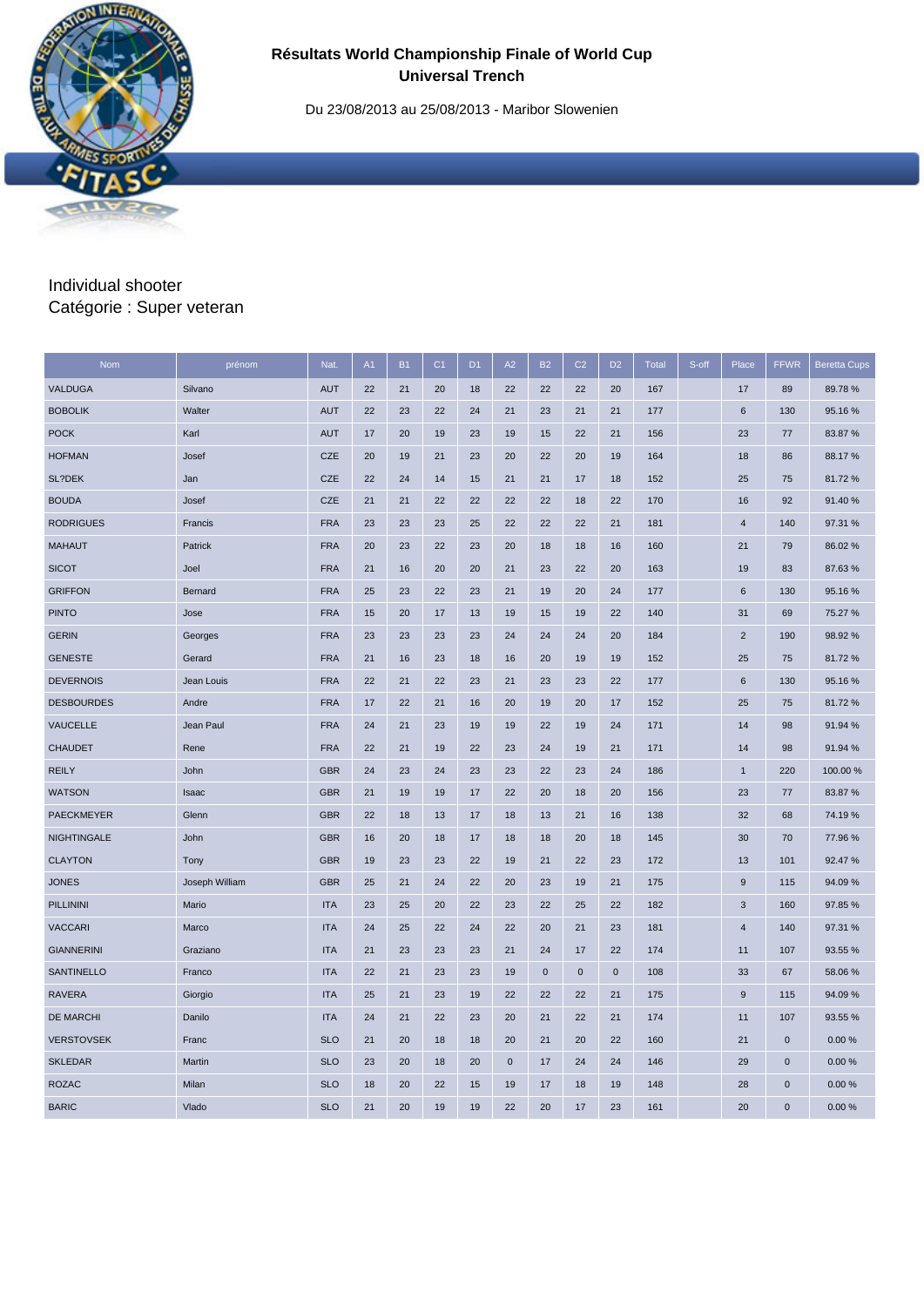Du 23/08/2013 au 25/08/2013 - Maribor Slowenien



## National team Catégorie : Senior

| <b>Nom</b>    | prénom | Nat.       | A1 | <b>B1</b> | C <sub>1</sub> | D <sub>1</sub> | A2 | <b>B2</b> | C2 | D <sub>2</sub> | Total |     | Place |
|---------------|--------|------------|----|-----------|----------------|----------------|----|-----------|----|----------------|-------|-----|-------|
| <b>SUTTON</b> | James  | <b>GBR</b> | 24 | 23        | 23             | 23             | 22 | 21        | 25 | 24             | 185   |     |       |
| <b>GOULD</b>  | Rod    | <b>GBR</b> | 25 | 23        | 24             | 25             | 25 | 25        | 23 | 24             | 194   |     |       |
| <b>LING</b>   | Edward | <b>GBR</b> | 24 | 25        | 25             | 24             | 25 | 24        | 25 | 25             | 197   | 576 |       |
|               |        |            |    |           |                |                |    |           |    |                |       |     |       |

| <b>Nom</b>      | prénom      | Nat        | A <sub>1</sub> | <b>B1</b> | C1 | $\mathbf{D}$ | A2 | <b>B2</b> | C.2 | מח | Total |     | Place |
|-----------------|-------------|------------|----------------|-----------|----|--------------|----|-----------|-----|----|-------|-----|-------|
| <b>ROSSI</b>    | <b>Ivan</b> | <b>ITA</b> | 24             | 25        | 25 | 24           | 23 | 25        | 24  | 24 | 194   |     |       |
| <b>CRISTONI</b> | Gianfranco  | <b>ITA</b> | 25             | 24        | 24 | 24           | 22 | 22        | 25  | 21 | 187   |     |       |
| <b>MUOIO</b>    | Gianluca    | <b>ITA</b> | 25             | 24        | 25 | 25           | 24 | 24        | 24  | 24 | 195   | 576 |       |

| Nom             | prénom          | Nat.       | A <sub>1</sub> | B <sub>1</sub> | $\mathbf{C}1$ | LD4 | A <sub>2</sub> | B2 | C <sub>2</sub> | פח | Total |     | Place    |
|-----------------|-----------------|------------|----------------|----------------|---------------|-----|----------------|----|----------------|----|-------|-----|----------|
| BUL?K           | Pavel           | <b>CZE</b> | 24             | 23             | 25            | 24  | 23             | 24 | 25             | 24 | 192   |     | $\Omega$ |
| <b>PUCALKA</b>  | Karel           | CZE        | 21             | 24             | 24            | 23  | 24             | 24 | 24             | 24 | 188   |     | $\Omega$ |
| <b>PAROUBEK</b> | <b>Jindrich</b> | <b>CZE</b> | 24             | 25             | 25            | 24  | 24             | 24 | 24             | 24 | 194   | 574 |          |

| Nom            | prénom   | Nat.       | A <sub>1</sub> | <b>B1</b> | C <sub>1</sub> | $\mathbf{D}$ | A2 | <b>B2</b> | C.2 | <b>D2</b> | Total |     | Place          |
|----------------|----------|------------|----------------|-----------|----------------|--------------|----|-----------|-----|-----------|-------|-----|----------------|
| <b>ALFONSO</b> | Philippe | <b>FRA</b> | 23             | 25        | 24             | 24           | 20 | 25        | 24  | 24        | 189   |     | $\overline{a}$ |
| <b>GROSSI</b>  | Franck   | <b>FRA</b> | 24             | 24        | 24             | 24           | 24 | 24        | 22  | 23        | 189   |     | $\overline{a}$ |
| <b>ALVES</b>   | Michel   | <b>FRA</b> | 24             | 24        | 24             | 24           | 24 | 24        | 24  | 24        | 192   | 570 |                |

| Nom                           | prénom | <b>Nat</b> | IA1 | B <sub>1</sub> | C <sub>1</sub> | $\mathbf{D}$ | A <sub>2</sub> | <b>B2</b> | $\cap$ | D2 | <b>Total</b> |     | Place |
|-------------------------------|--------|------------|-----|----------------|----------------|--------------|----------------|-----------|--------|----|--------------|-----|-------|
| <b>CARVALHO</b>               | José   | <b>POR</b> | 21  | 24             | 22             | 21           | 23             | 23        | 23     | 22 | 179          |     | 5     |
| STOFEL DOS SANTO: Jose Miquel |        | <b>POR</b> | 25  | 24             | 25             | 24           | 24             | 24        | 24     | 21 | 191          |     | 5     |
| <b>MAIA</b>                   | Carlos | <b>POR</b> | 23  | 25             | 24             | 23           | 25             | 24        | 25     | 24 | 193          | 563 |       |

| Nom                 | prénom        | <b>Nat</b> | A1 | B <sub>1</sub> | C1 | D 4 | A <sub>2</sub> | B <sub>2</sub> | $\bigcap$ | פח | Total |     | Place |
|---------------------|---------------|------------|----|----------------|----|-----|----------------|----------------|-----------|----|-------|-----|-------|
| <b>LIEBMANN</b>     | Gerald        | <b>AUT</b> | 23 | 23             | 23 | 23  | 20             | 22             | 22        | 21 | 177   |     |       |
| <b>ROSSMANN</b>     | <b>Hubert</b> | <b>AUT</b> | 22 | 25             | 24 | 24  | 21             | 20             | 21        | 24 | 181   |     |       |
| <b>SCHEIBENREIF</b> | Karl          | <b>AUT</b> | 23 | 23             | 23 | 23  | 24             | 25             | 24        | 24 | 189   | 547 |       |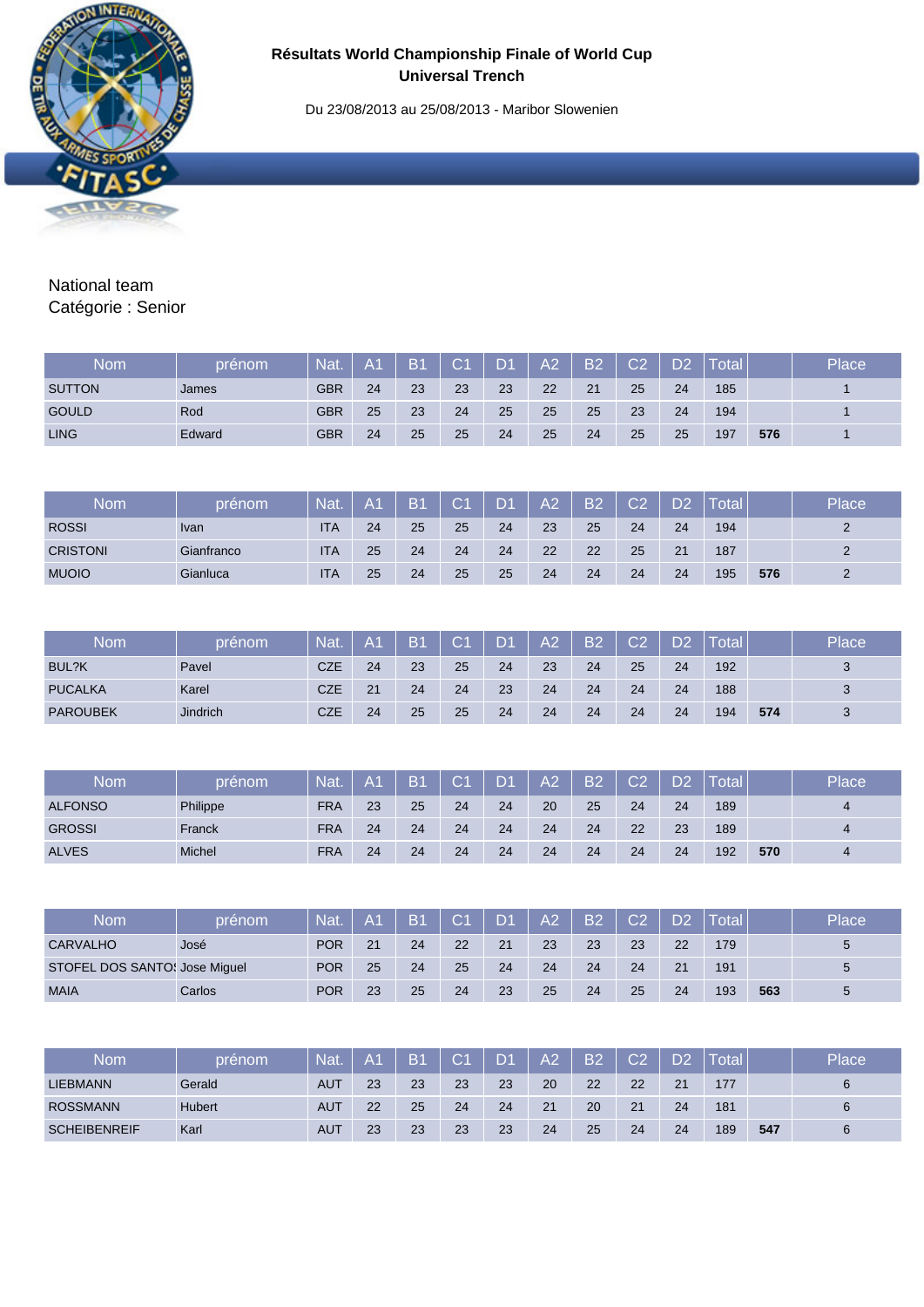Du 23/08/2013 au 25/08/2013 - Maribor Slowenien



## National team Catégorie : Junior

| Nom               | prénom    | <b>Nat</b> | IA1 | B <sub>1</sub> | C <sub>1</sub> | <b>D1</b> | A2 | <b>B2</b> | റാ | פח | Total |     | Place |
|-------------------|-----------|------------|-----|----------------|----------------|-----------|----|-----------|----|----|-------|-----|-------|
| <b>D'AMBROSIO</b> | Simone    | <b>ITA</b> | 24  | 24             | 24             | 23        | 25 | 23        | 23 | 24 | 190   |     |       |
| <b>IDONE</b>      | Francesco | <b>ITA</b> | 24  | 24             | 23             | 24        | 23 | 25        | 24 | 22 | 189   |     |       |
| <b>MORAGLIA</b>   | Enrico    | <b>ITA</b> | 22  | 25             | 23             | 24        | 25 | 24        | 20 | 25 | 188   | 567 |       |

| <b>Nom</b>      | prénom | <b>Nat</b> | A <sub>1</sub> | <b>B1</b> | C <sub>1</sub> | $\mathsf{D}$ | A2 | <b>B2</b> | $\bigcap$ | DO | Total |     | Place |
|-----------------|--------|------------|----------------|-----------|----------------|--------------|----|-----------|-----------|----|-------|-----|-------|
| <b>BALTRONS</b> | Stevan | <b>FRA</b> | 23             | 20        | 21             | 24           | 21 | 23        | 21        | 22 | 175   |     |       |
| <b>REBOUX</b>   | Kévin  | <b>FRA</b> | 21             | 24        | 25             | 23           | 24 | 22        | 24        | 22 | 185   |     |       |
| <b>PILLODS</b>  | Paul   | <b>FRA</b> | 22             | 21        | 23             | 23           | 25 | 25        | 24        | 24 | 187   | 547 |       |

| <b>Nom</b>       | prénom      | Nat | A <sub>1</sub> | <b>B1</b> | $\mathsf{C}4$ | $\mathbf{D}$ | A2 | <b>B2</b> | C.2 | D2 | Total |     | Place             |
|------------------|-------------|-----|----------------|-----------|---------------|--------------|----|-----------|-----|----|-------|-----|-------------------|
| <b>WILKINSON</b> | Jack        | GBR | 24             | 25        | 25            | 21           | 23 | 24        | 24  | 23 | 189   |     | $\mathbf{\Omega}$ |
| <b>HASTINGS</b>  | Owen        | GBR | 21             | 24        | 24            | 22           | 21 | 24        | 22  | 21 | 179   |     | $\Omega$          |
| <b>LING</b>      | <b>Theo</b> | GBR | 23             | 20        | 19            | 18           | 16 | 22        | 22  | 19 | 159   | 527 |                   |

| <b>Nom</b>      | prénom     | <b>Nat</b> | A <sub>1</sub> | B <sub>1</sub> | C <sub>1</sub> | $\mathbf{D}$ | A <sub>2</sub> | <b>B2</b> | $\cap$ | D <sub>2</sub> | <b>Total</b> |     | Place |
|-----------------|------------|------------|----------------|----------------|----------------|--------------|----------------|-----------|--------|----------------|--------------|-----|-------|
| <b>MELCHER</b>  | Max        | <b>AUT</b> | 19             | 23             | 23             | 23           | 22             | 19        | 24     |                | 170          |     | 4     |
| <b>FRITZ</b>    | Georg Paul | <b>AUT</b> | 21             | 21             | 15             | 23           | 15             | 17        |        |                | 112          |     | 4     |
| <b>ZENDRICH</b> | Martin     | <b>AUT</b> | 19             | 20             | 21             | 23           | 19             | 20        | 19     | 22             | 163          | 445 | 4     |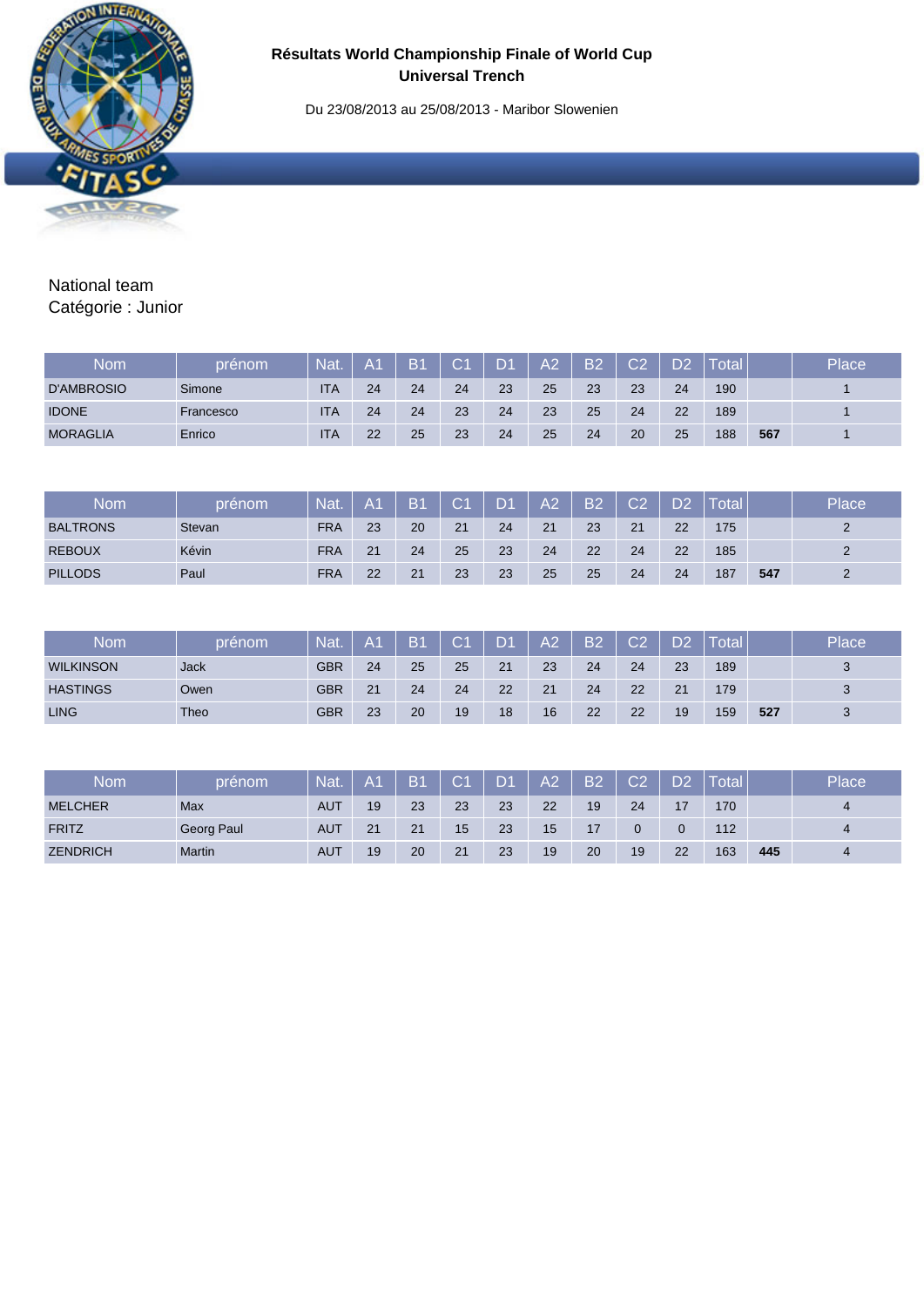Du 23/08/2013 au 25/08/2013 - Maribor Slowenien



## National team Catégorie : Veteran

| Nom                    | prénom   | <b>Nat</b> | A <sub>1</sub> | B <sub>1</sub> | $\overline{C}$ 1 | $\mathsf{D}$ | A2 | <b>B2</b> | C <sub>2</sub> | פח | Total |     | Place |
|------------------------|----------|------------|----------------|----------------|------------------|--------------|----|-----------|----------------|----|-------|-----|-------|
| <b>TOGNONI DE PUGI</b> | Graziano | <b>ITA</b> | 24             | 22             | 23               | 24           | 25 | 23        | 25             | 24 | 190   |     |       |
| <b>MASIERO</b>         | Lionello | <b>ITA</b> | 25             | 25             | 23               | 22           | 24 | 24        | 25             | 25 | 193   |     |       |
| <b>GRONDONA</b>        | Gildo    | <b>ITA</b> | 22             | 22             | 24               | 22           | 24 | 23        | 25             | 24 | 186   | 569 |       |

| <b>Nom</b>     | prénom <sup>i</sup> | Nat.       | A <sub>1</sub> | /B1 | C <sub>1</sub> | <b>D1</b> | A <sub>2</sub> | B <sub>2</sub> | C.2 | <b>D2</b> | Total |     | Place |
|----------------|---------------------|------------|----------------|-----|----------------|-----------|----------------|----------------|-----|-----------|-------|-----|-------|
| <b>PAGOTTO</b> | Christian           | <b>FRA</b> | 24             | 19  | 25             | 21        | 25             | 23             | 22  | 24        | 183   |     |       |
| <b>DELPEY</b>  | Jacques             | <b>FRA</b> | 21             | 24  | 25             | 23        | 24             | 25             | 23  | 24        | 189   |     |       |
| <b>MARQUER</b> | Jean-Francois       | <b>FRA</b> | 25             | 24  | 25             | 23        | 24             | 25             | 24  | 24        | 194   | 566 |       |

| Nom           | prénom  | <b>Nat.</b> | AA | /B1 | $\cap$ | D <sub>1</sub> | A2 | <b>B2</b> | C2 | D <sub>2</sub> | <b>Total</b> |     | Place             |
|---------------|---------|-------------|----|-----|--------|----------------|----|-----------|----|----------------|--------------|-----|-------------------|
| <b>GOWRIE</b> | Paul    | GBR         | 24 | 20  | 22     | 20             | 24 | 23        | 23 | 23             | 179          |     | $\mathbf{\Omega}$ |
| <b>BORLEY</b> | Kevin   | GBR         | 24 | 23  | 24     | 23             | 22 | 24        | 24 | 24             | 188          |     | $\mathbf{z}$      |
| <b>SUTTON</b> | Raymond | GBR         | 25 | 23  | 25     | 24             | 23 | 22        | 23 | 25             | 190          | 557 |                   |

| Nom            | prénom   | Nat.       | A <sub>1</sub> | B <sub>1</sub> | С1 | LD4 | A <sub>2</sub> | B2 | C <sub>2</sub> | פח | Total |     | Place          |
|----------------|----------|------------|----------------|----------------|----|-----|----------------|----|----------------|----|-------|-----|----------------|
| <b>PAVEL</b>   | Josef    | <b>CZE</b> | 24             | 20             | 20 | 23  | 24             | 22 | 24             | 23 | 180   |     | $\overline{a}$ |
| <b>BIGL</b>    | Lubos    | <b>CZE</b> | 24             | 25             | 24 | 24  | 21             | 21 | 20             | 20 | 179   |     | $\overline{a}$ |
| <b>MORAVEC</b> | Jaroslav | <b>CZE</b> | 23             | 21             | 20 | 24  | 23             | 23 | 24             | 23 | 181   | 540 |                |

| Nom             | prénom       | Nat        | A1 | B <sub>1</sub> | C <sub>1</sub> | D4 | A2 | <b>B2</b> | ∩∩ | מח | <b>Total</b> |     | Place |
|-----------------|--------------|------------|----|----------------|----------------|----|----|-----------|----|----|--------------|-----|-------|
| <b>SCHANNER</b> | Karl         | <b>AUT</b> | 22 | 25             | 20             | 16 | 22 | 22        | 19 | 25 | 171          |     | 5     |
| <b>STRASSER</b> | Josef        | <b>AUT</b> | 21 | 25             | 24             | 22 | 20 | 21        | 19 | 24 | 176          |     | 5     |
| <b>GOISER</b>   | <b>Alois</b> | <b>AUT</b> | 21 | 24             | 23             | 23 | 22 | 24        | 22 | 24 | 183          | 530 | 5     |